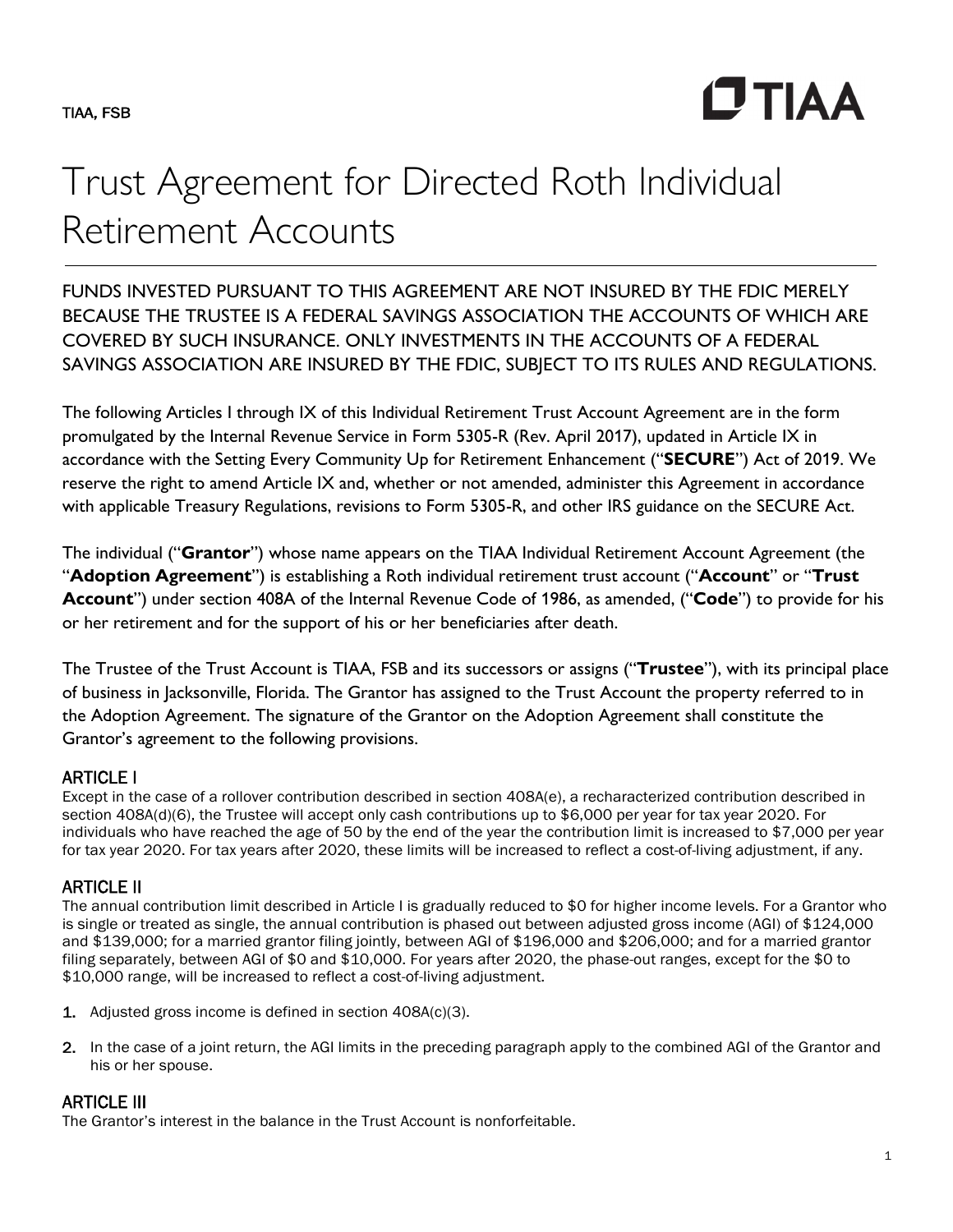# ARTICLE IV

- 1. No part of the trust account funds may be invested in life insurance contracts, nor may the assets of the trust account be commingled with other property except in a common trust fund or common investment fund (within the meaning of section 408(a)(5)).
- 2. No part of the trust account funds may be invested in collectibles (within the meaning of section 408(m)) except as otherwise permitted by section 408(m)(3), which provides an exception for certain gold, silver, and platinum coins, coins issued under the laws of any state, and certain bullion.

# ARTICLE V

- 1. If the Grantor dies before his or her entire interest is distributed to him or her and the Grantor's surviving spouse is not the designated beneficiary, the remaining interest will be distributed in accordance with paragraph (a) below or, if elected or there is no designated beneficiary, in accordance with paragraph (b) below.
	- a. The remaining interest will be distributed, starting by the end of the calendar year following the year of the Grantor's death, over the designated beneficiary's remaining life expectancy as determined in the year following the death of the Grantor.
	- b. The remaining interest will be distributed by the end of the calendar year containing the fifth anniversary of the Grantor's death.
- 2. The minimum amount that must be distributed each year under paragraph 1(a) above is the account value at the close of business on December 31 of the preceding year divided by the life expectancy (in the single life table in Regulations section 1.401(a)(9)-9) of the designated beneficiary using the attained age of the beneficiary in the year following the year of the Grantor's death and subtracting 1 from the divisor for each subsequent year.
- 3. If the Grantor's surviving spouse is the designated beneficiary, such spouse will then be treated as the Grantor.

# ARTICLE VI

- 1. The Grantor agrees to provide the Trustee with all information necessary to prepare any reports required by sections 408(i) and 408A(d)(3)(E), Regulations sections 1.408-5 and 1.408-6, or other guidance published by the Internal Revenue Service (IRS).
- 2. The Trustee agrees to submit to the IRS and Grantor the reports prescribed by the IRS.

# ARTICLE VII

Notwithstanding any other articles which may be added or incorporated, the provisions of Articles I through IV and this sentence will be controlling. Any additional articles inconsistent with section 408A, the related regulations, and other published guidance will be invalid.

# ARTICLE VIII

This agreement will be amended as necessary to comply with the provisions of the Code, the related regulations, and other published guidance. Other amendments may be made with the consent of the persons whose signatures appear on the Adoption Agreement.

## ARTICLE IX

All of the provisions set forth in this document entitled "*Additional Provisions Applicable to TIAA Trusteed IRAs*" shall also apply to this Agreement and are incorporated herein by this reference for all purposes, unless otherwise stated therein. Notwithstanding any other articles which may be added or incorporated, the provisions of Articles I through III and this sentence will be controlling. Any additional articles inconsistent with section 408(a) and the related regulations will be invalid.

#### ADDITIONAL PROVISIONS APPLICABLE TO TIAA – TRUSTEED IRAS

#### 1. Definitions.

- a. "Account," "Trust Account," or "IRA" shall mean the Directed Roth Individual Retirement Trust Account established hereunder for the benefit of the Grantor and/or his or her Beneficiary(ies).
- b. "Adoption Agreement," "Account Application," or "Application," shall mean the Application by which this Trust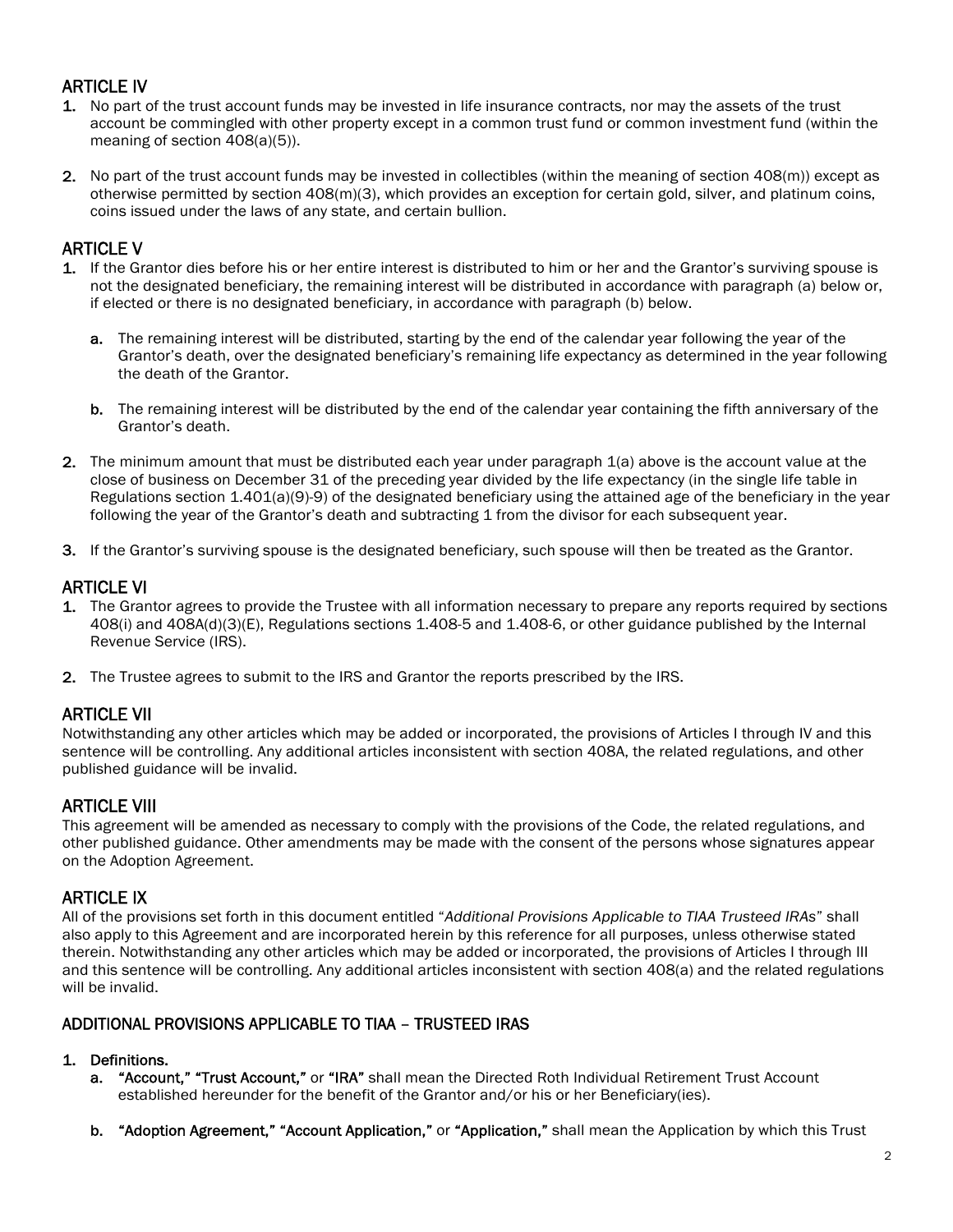Account is established by the agreement between the Grantor and the Trustee.

- c. "Agreement" shall mean (i) the TIAA Directed Roth Individual Retirement Account Trust Agreement; (ii) the TIAA Directed Roth Individual Retirement Account Disclosure Statement; (iii) the Terms and Conditions – TIAA Retirement Reserves; and (iv) the information and provisions set forth in the Adoption Agreement for the IRA, as well as any effective Beneficiary Designation applicable to the Trust Account, as any of the same may be amended from time to time.
- d. **"**Beneficiary" shall mean the person(s), or entity(ies), (for instance, a trust), designated from time to time by a Grantor or a Grantor's surviving spouse to receive benefits by reason of the death of the Grantor or of such spouse, or the person(s) described in Section 7 below who would otherwise be entitled to receive such benefits.
- e. "Code" or "Internal Revenue Code" shall mean the Internal Revenue Code of 1986, as amended from time to time.
- f. "Grantor" shall mean the Grantor and an individual who adopts the IRA and who makes contributions or on whose behalf contributions are made to his or her Trust Account pursuant to the IRA.
- g. "Sponsor" shall mean Teachers Insurance and Annuity Association of America.
- h. "Spouse" shall mean a person who meets the definition of spouse under federal law. IRS guidance provides that civil unions and domestic partnerships that may be recognized under state law are not marriages unless denominated as such.
- i. "Trustee" shall mean TIAA, FSB, its successors and assigns, and any successor Trustee qualified to serve in such capacity with respect to IRA assets under applicable law and regulations, which has accepted to serve as trustee of the Trust Account.
- 2. Grantor's Representations. The Grantor acknowledges and represents to the Trustee as follows:
	- a. The Grantor has been advised that the entirety of this Agreement has not been approved by the Internal Revenue Service ("IRS").
	- b. The Grantor has been advised that the Trustee does not make warranties or in any way represent that earnings of the Trust Account will be exempt from taxation, that any rollover contribution will be excludable from gross income for tax purposes, or that the Grantor will be free of any penalty taxes which may be incurred as a result of his or her failure to comply with the laws and regulations applicable to Roth IRAs.
	- c. The Grantor is eligible for a Roth IRA and the contributions to be made thereto will be made in accordance with applicable laws and regulations. The Grantor is responsible for all fines and assessments, and for any adverse tax consequences, which may be imposed on the Grantor by applicable law. The Trustee assumes no liability whatsoever for tax implications associated with this Agreement.
	- d. Any information the Grantor has provided or will provide to the Trustee with respect to this Agreement is complete and accurate. The Grantor will inform the Trustee of any change in any such information that could affect the efficient administration of the Trust Account. Such information includes, but is not limited to, a change in mailing or residence address, a change in beneficiary, and a change in the Grantor's tax year for contributions. Any direction given by the Grantor to the Trustee, or any action taken by the Grantor, will be proper under this Agreement and applicable law. The Trustee shall have the right to rely upon any information furnished by the Grantor (or any Beneficiary following the Grantor's death). The Grantor hereby agrees that the Trustee will not be liable for any loss or expense resulting from any action taken or determination made in reliance on such information. The Trustee will not be responsible for the Grantor's actions or failures to act. Likewise, the Grantor will not be responsible for the Trustee's actions or failures to act; provided, however, that the Trustee's duties and responsibilities under this Agreement are limited to those specifically stated in the Agreement, and no other or further duties or responsibilities will be implied.
- 3. Notices and Change of Address. Any notice required to be provided by the Trustee regarding this Trust Account will be considered effective when mailed by the Trustee to the last address of the intended recipient as reflected in the Trustee's records. The last address of the Grantor as reflected in the records of the Trustee will be the address used for any tax withholding, disbursement, and reporting required by taxing authorities. The Grantor will notify the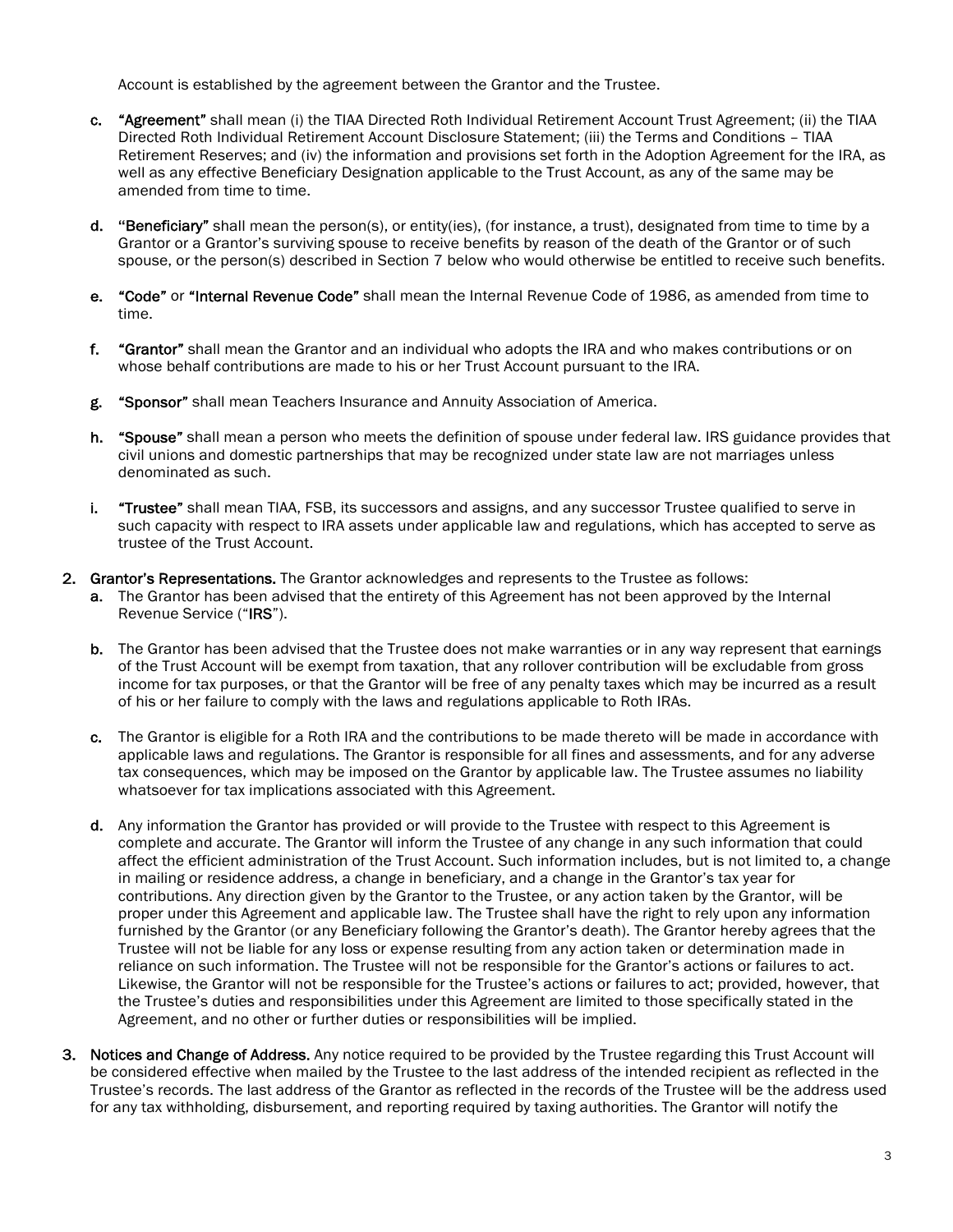Trustee of any change of address in writing. Any notice to be given to the Trustee will be effective following the Trustee's receipt thereof and its reasonable opportunity to act thereon.

#### 4. Contributions.

- a. Excess Contributions. The Grantor is responsible for the determination of any excess contributions and the timely withdrawal thereof. If the IRS or the Grantor notifies the Trustee in writing that the contributions to the Trust Account have exceeded the contribution limitations described in Article I of the IRA, or the Grantor has exceeded the applicable income limits described in Article II, the Trustee shall distribute from the Account the amount of such excess contribution and, as determined by the Grantor, any income attributable thereto. The Grantor may revoke such notice in writing if the IRS has not notified the Trustee of the IRS' determination that the excess contribution was willfully made by the Grantor. The Trustee, at the request of the Grantor, may credit as a contribution for the current taxable year the amount shown in the notice of the Grantor revoking his or her prior notification.
- b. Regular IRA Contributions Deadlines. The last day to make annual IRA contributions for a particular tax year is the deadline for filing the Grantor's federal income tax return, not including extensions, or such later date as may be determined by the Department of the Treasury or the IRS for the taxable year for which the contribution relates. The Grantor shall designate, in a form and manner acceptable to the Trustee, the taxable year for which such contribution is made.
- c. Contributions to a Roth IRA for a spouse. Contributions to a Roth IRA for a spouse must be contributed to a separate Roth IRA trust account, as applicable, established by such spouse, and such spouse shall thereafter be deemed to be the Grantor with respect to such separate trust account.

#### 5. Investment of Contributions.

a. Direction by Grantor. Unless the Grantor appoints a representative to provide directions to the Trustee with respect to the investment of assets in the Trust Account, as provided in paragraph d. of this section, the Grantor shall direct the Trustee with respect to the investment of all contributions to his or her Trust Account and the earnings thereon. Such directed investments shall be limited to publicly traded securities, mutual funds, exchange-traded funds, money market instruments, bank products, other funding vehicles offered as part of this IRA at the discretion of the Sponsor, and other investments to the extent that they may be subject to the custody of the Trustee in the Trustee's regular course of business and are otherwise acceptable by the Trustee based on the Trustee's policies and operational requirements.

Accordingly, the Trustee reserves the right not to accept assets intended for deposit to the Trust Account (whether initially contributed or subsequently acquired), including assets not publicly traded and/or easily valued. The Trustee may at any time require liquidation or transfer of any asset held in the Trust Account if the Trustee determines that maintaining custody of any such asset is not in accordance with the Trustee's policies or operational requirements. In its capacity as trustee, the Trustee shall have no investment authority over the Trust Account, including in the absence of investment directions by or on the Grantor's behalf. All transactions directed by the Grantor shall be subject to the rules, regulations, customs, and usages of the exchange, market, or clearing house where executed, to applicable federal and state laws and regulations, and to the Trustee's policies and operational requirements.

The Grantor understands (i) that the Trustee shall attribute earnings only to assets held in the Trust Account while in the custody of the Trustee; (ii) the income from, and gain or loss on, each investment the Grantor selects and directs for the Trust Account will affect the value thereof, and (iii) the growth in value of a Trust Account cannot be guaranteed or projected.

- b. Direction by Beneficiary. Subject to the standard practices of the Trustee, if the Grantor dies before part or all of his or her interest in the Trust Account is distributed to him or her, the remaining assets in the Trust Account shall be invested as directed by the Grantor's Beneficiary(ies). In such event, the Beneficiary(ies) shall be treated as the Grantor for all purposes as though to the Beneficiary(ies) had entered into this Agreement.
- c. No Duty to Review. The Trustee shall not be under any duty to review or question any direction of the Grantor or the Grantor's representative with respect to investments, to review any securities or other property held in the Trust Account, or to make suggestions to the Grantor with respect to investments. The Trustee will not be liable for any loss that may result by reason of investments made by the Trustee in accordance with the directions of the Grantor or the Grantor's representative.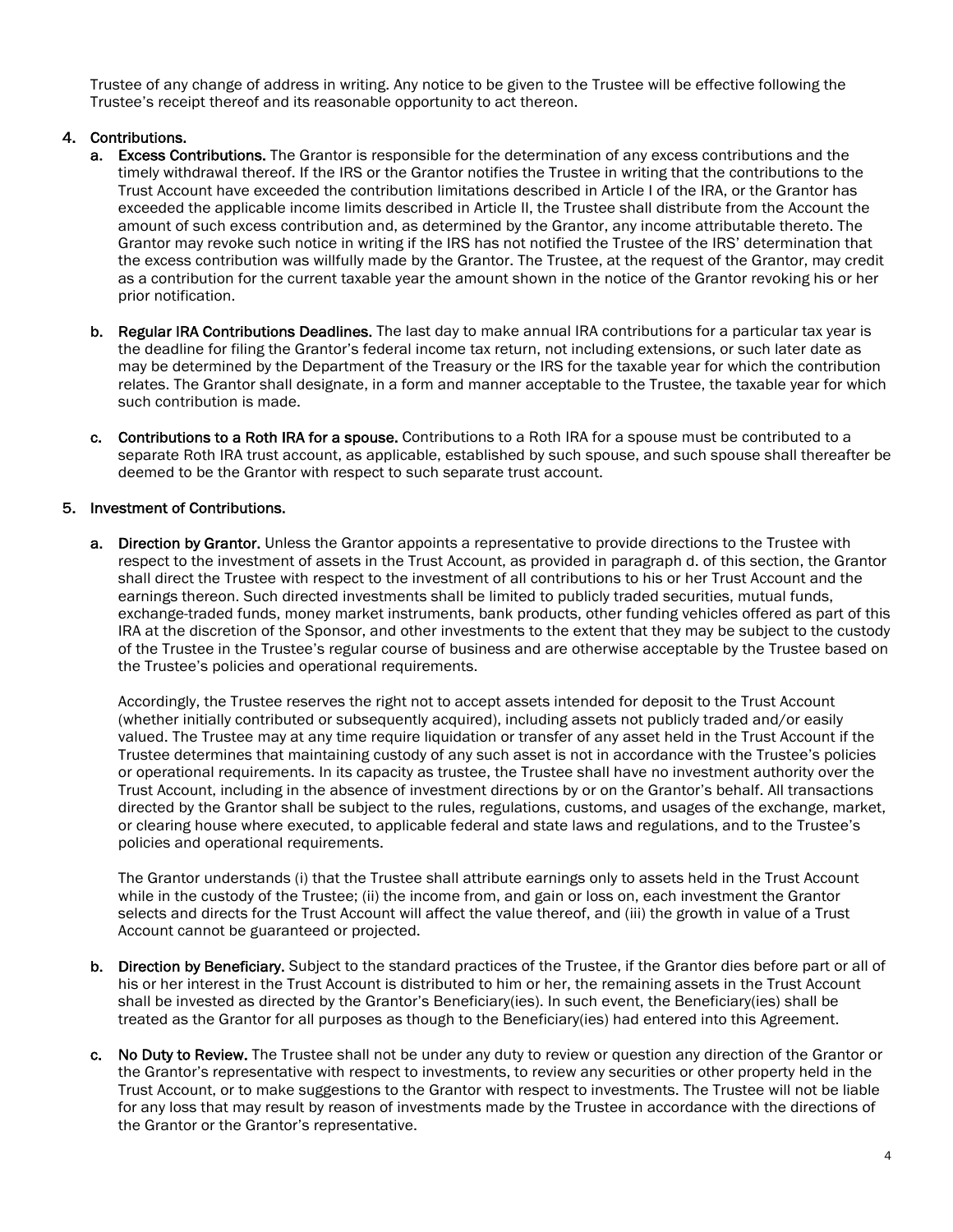- d. Delegation of Investment Responsibility. Regardless of any other provision of this Agreement to the contrary, the Grantor may appoint an investment professional or other person to act as the Grantor's representative with authority to direct the Trustee with respect to the investment of assets in the Trust Account. Such appointment, will be effective only if (1) the Trustee has received an executed copy of an agreement between the Grantor and the representative in a form and manner acceptable to the Trustee that specifies the authority of the representative to act on behalf of the Grantor, and (2) the Trustee does not object to acting on the direction of such representative, which objection the Trustee may assert for any reason at any time. If the Grantor appoints a representative, as provided above, references to the Grantor in this Agreement the extent such references pertain to securities with respect to which such representative has investment authority) shall include references to such representative. However, all references in this Agreement to the individual whose Trust Account is involved and to the making of contributions and the receipt of distributions are only to the Grantor. The Grantor may revoke the authority of any such representative at any time by notifying the Trustee in writing and otherwise in a manner acceptable to the Trustee. The Trustee shall not be liable in any way for transactions initiated prior to and up to the time of the Trustee's receipt of such notice and its reasonable opportunity to act thereon.
- e. Investment of Cash Balances. Absent another instructions from you, assets received in cash shall be invested in the TIAA Retirement Reserves Account. You have the right to move funds to other available investments at any time. Any IRA funds in the TIAA Retirement Reserves Account are held at the Bank, which is a member of the FDIC. Cash balances in the Cash Deposit Account are FDIC-insured up to \$250,000 per account holder, combined with other insured deposits of the account holder at the Bank in the same ownership category.

The Grantor's Trust Account may include a sweep program feature which automatically transfers at the end of each business day available uninvested cash balances in the Grantor's Trust Account to certain funding vehicles (each, a "Sweep Vehicle"). The Grantor authorizes and directs the Trustee to deposit uninvested cash balances in demand deposits or similar accounts maintained in the commercial or savings department of any bank or savings association, the deposits of which are insured by the Federal Deposit Insurance Corporation ("FDIC"), including those of the Trustee or any bank or savings association that is an affiliate of Trustee; provided that any such deposits bear a reasonable rate of interest. The Grantor directs and authorizes the Trustee to withdraw, transfer in-kind or liquidate out of any discontinued Sweep Vehicle Grantor's funds or shares and deposit or transfer such funds or shares into any other Sweep Vehicle then offered by the Trustee. The Grantor further directs the Trustee to automatically withdraw or redeem the cash held in such Sweep Vehicle to meet the Grantor's cash needs for the settlement of transactions, payment of distributions or as otherwise necessary. Additional terms and conditions applicable to a Sweep Vehicle are described in the disclosures and supplemental agreements associated with such Sweep Vehicle.

- 6. Withdrawals. The Grantor (and the Beneficiaries after the Grantor's death) may withdraw all or part of his or her Trust Account balance at any time. All requests for withdrawal (i) shall be in a form and manner provided by or acceptable to the Trustee; (ii) shall be deemed to constitute a certification by the Grantor that the Grantor is permitted to receive the funds directed to be withdrawn; and (iii) shall be subject to all applicable tax and other laws and regulations including possible early withdrawal penalties and withholding requirements. Notwithstanding any other provision of this Agreement to the contrary, the Trustee assumes (and shall have) no responsibility to make any distribution to the Grantor unless and until such instructions specify the occasion for such requested withdrawal. Prior to effectuating any such withdrawal from the Trust Account, the Trustee shall be furnished with any and all applications, certificates, tax waivers, signature guarantees, and other documents (including proof of any legal representative's authority) deemed necessary or advisable by the Trustee. The Trustee shall not be liable for complying with instructions which appear to be genuine, or for refusing to comply if the Trustee is not satisfied that such instructions are genuine, and assumes (and shall have) no duty of further inquiry. The Grantor shall provide such instructions within a reasonable period prior to the date the withdrawal is requested to be made. After receipt of proper instructions as required above and a reasonable opportunity to act thereon, the Trustee shall cause the assets of the Trust Account to be distributed in cash and/or in kind, as specified in such order. If payment is made outside of the United States, special federal income tax withholding rules may apply. Distributions to the Grantor from the IRA may be made in a single sum, periodic payment, or a combination of both.
- 7. Designations of Beneficiaries. A Grantor may designate a Beneficiary or Beneficiaries of the Trust Account at any time, and any such designation may be changed or revoked at any time, by written designation executed by the Grantor in a form and manner prescribed by or acceptable to, and filed with, the Trustee. Such designation, change, or revocation shall be effective only upon receipt by the Trustee and only if such receipt shall be during the Grantor's lifetime. The latest such designation, change, or revocation shall control. If there is no Beneficiary designation on file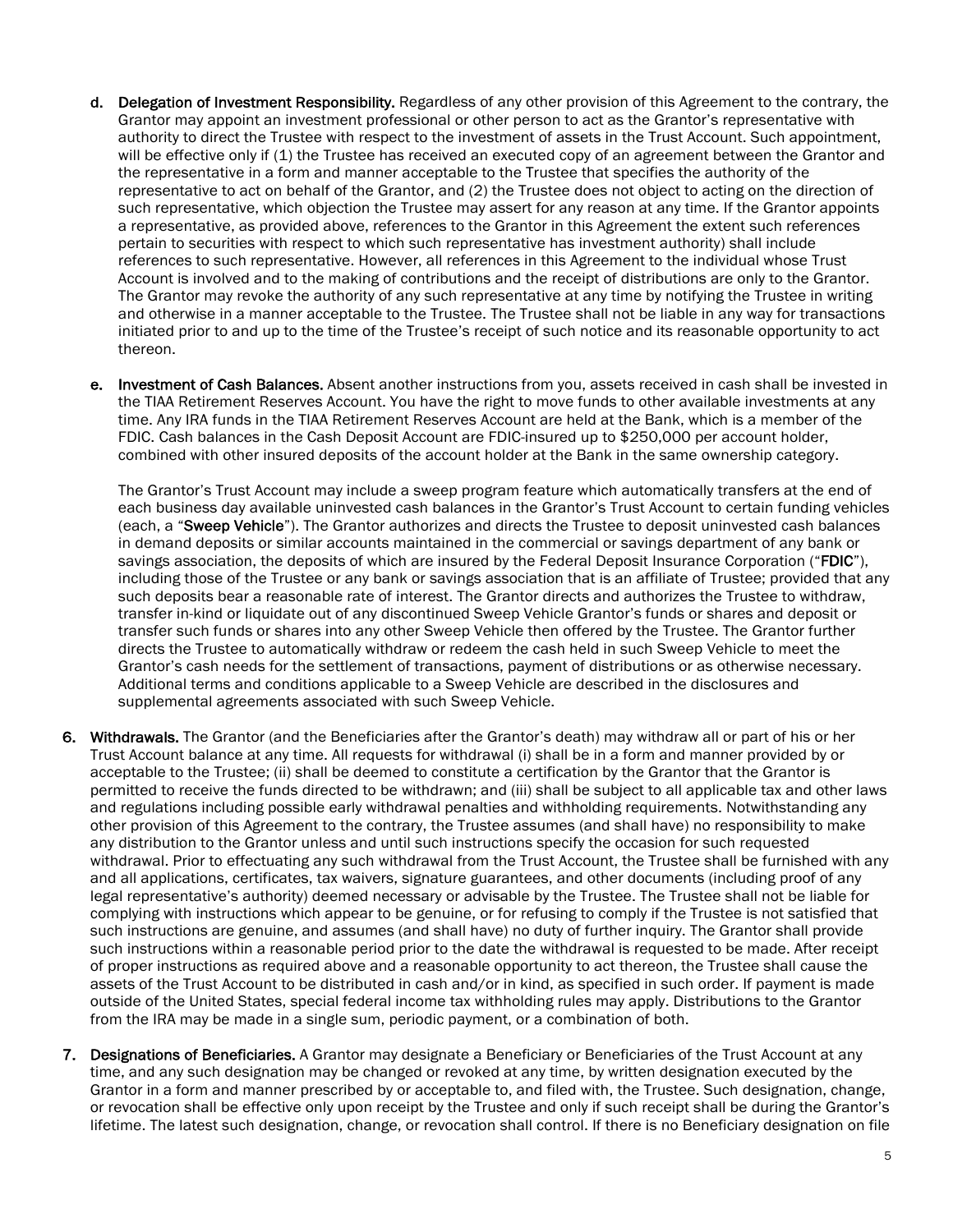with the Trustee, or if the designated Beneficiary(ies) has (have) not survived the Grantor, the Trustee shall distribute the Trust Account to the survivors of the Grantor in the following order of preference:

- 1. The Grantor's surviving spouse, if any;
- 2. The Grantor's children, if any, in equal shares per stirpes;
- 3. The Grantor's estate

If the Grantor designates more than one primary or contingent Beneficiary but does not specify the percentages to which such Beneficiary or Beneficiaries are entitled, payment will be made to the surviving Beneficiary or Beneficiaries in equal shares. Unless otherwise designated by the Grantor in a form and manner acceptable to the Trustee (i) if a primary or contingent Beneficiary designated by the Grantor predeceases the Grantor, the Account will be divided equally among the surviving Beneficiary or Beneficiaries; (ii) if there is no primary Beneficiary or Beneficiaries living at the time of the Grantor's death, payment of the Grantor's Account upon his or her death will be made to the surviving contingent Beneficiary or Beneficiaries designated by the Grantor; (iii) if a Beneficiary does not predecease the Grantor but dies before receiving his or her entire interest in the Trust Account, his or her remaining interest in the Trust Account shall be paid to the Beneficiary or Beneficiaries designated by the deceased Beneficiary.

Following the death of the Grantor, the balance of the Grantor's Trust Account shall be distributed to the Grantor's designated Beneficiary(ies), if any, in accordance with the provisions of Article IV of this IRA Trust Agreement and in accordance with this Agreement and the Trustee's policies and operational requirements.

8. Distributions to Beneficiaries. The primary Beneficiary(ies) designated by the Grantor will receive the balance of the Trust Account following the Grantor's death in the percentage indicated by the Grantor. If any primary Beneficiary predeceased the Grantor, the deceased Beneficiary's share will instead be distributed to the remaining primary Beneficiary(ies) equally, or in the proportion the Grantor may have indicated. If all of the Grantor's primary Beneficiaries predecease the Grantor, or if the Grantor failed to name any primary Beneficiary, but named contingent Beneficiaries, the balance of the Trust Account will be distributed to the contingent Beneficiaries named by the Grantor, if any, in the percentage indicated by the Grantor. The foregoing rules applicable with respect to primary Beneficiaries are also applicable with respect to contingent Beneficiaries. If all of the designated Beneficiaries predecease the Grantor, the balance of the assets in the Trust Account will be distributed to the Grantor's estate.

At any time, any Beneficiary may designate his or her own Beneficiary(ies) ("Successor Beneficiaries") of the Beneficiary's interest in the Trust Account, and any such designation may be changed or revoked at any time by written designation executed by the Beneficiary in a form and manner prescribed by, or acceptable to, and filed with, the Trustee if a Beneficiary does not predecease the Grantor but dies before receiving his or her entire interest in the Trust Account, his or her remaining interest in the Trust Account shall be paid to the successor Beneficiary (ies). If there is no accepted successor beneficiary designation on file with the Trustee, the Trustee shall distribute the deceased Beneficiary's Trust Account to the Beneficiary's estate if the Beneficiary survived the Grantor. The rules set forth above with respect to beneficiary designations made by the Grantor shall also apply to such successor beneficiary designations made by a Beneficiary, as the context may require.

If the Trustee is unable to make a distribution to a Grantor, a Beneficiary, or other distributee because the last known mailing address of such individual or entity reflected in the Trustee's records, if any, is no longer valid, the Trustee may hold the proceeds in a noninterest-bearing account until such funds escheat by operation of law, and shall incur no liability for so doing. Under no circumstances shall the Trustee be required to ascertain the whereabouts of any Beneficiary or other distributee. The Beneficiary(ies) is responsible to ensure that distributions are made in accordance with the provisions of Article IV of the IRA Trust Agreement. The Trustee shall withhold federal income tax from any distribution from the Trust Account as required under applicable law.

If the Beneficiary to which a distribution must be made is a minor, such distribution shall be made to a custodian account established by the parent, guardian or conservator of such Beneficiary, or other person as permitted, under the Uniform Transfers to Minors or the Uniform Gifts to Minors Act in a state selected by such parent, guardian, conservator, or other person. The Trustee shall not be responsible for the purpose, sufficiency, or propriety of any distribution.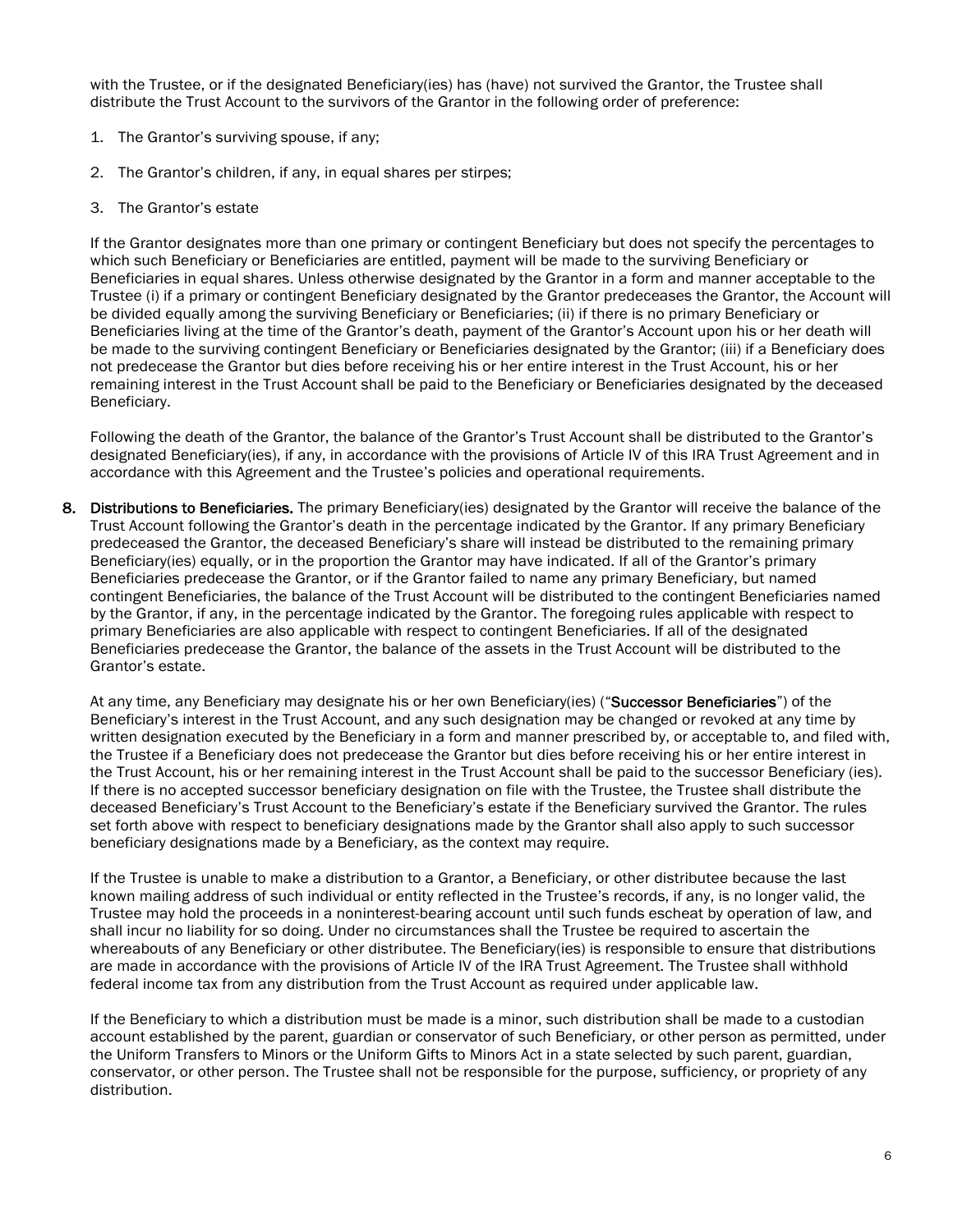The Trustee is only authorized to make distributions in accordance with instructions of the Grantor, or after the Grantor's death, or his or her Beneficiary(ies), or as otherwise provided for in this Agreement. Such instructions must be given in a form and manner acceptable to the Trustee.

9. Separate Accounting. If the Grantor has designated multiple primary Beneficiaries, the Grantor hereby directs the Trustee, to the extent administratively feasible, to separately account for the amount allocable to each Beneficiary in accordance with applicable law following the Grantor's death for purposes of determining each "designated beneficiary" under Code section 401(a)(9), all in accordance with any procedures the Trustee may establish from time to time.

#### 10. Transfer of Trust Account by Grantor.

- a. Transfer. If the Grantor terminates his or her Trust Account, the Trustee shall distribute or transfer the Trust Account balance in accordance with the Grantor's written directions and this Agreement. The Grantor authorizes the Trustee to retain such sums as the Trustee may deem necessary in payment of all of the Trustee's fees, compensation, costs, and any expenses, including, but not limited to, annual maintenance fees and account termination fees, or for payment of any other liabilities which might constitute a charge to either the Trust Account or the Trustee; provided, however, that notwithstanding the foregoing, any securities and other property held in the Grantor's Trust Account may only be used to satisfy the Grantor's indebtedness or other obligations to the Trustee related to the Trust Account. The balance of any such reserve remaining after the payment of the above items shall be paid, distributed, or transferred as directed by the Grantor upon satisfaction of any such charge. The Trustee shall have no duty to ascertain whether any payment, distribution, or transfer directed by the Grantor is proper under the provisions of the Code, this Agreement, or otherwise.
- b. Transfer upon Dissolution of Marriage. A Grantor may transfer any portion or all of his or her interest in the Trust Account to a former spouse under a written instrument incident to the dissolution of the Grantor's marriage to such spouse or under a dissolution decree provided that either document contains transfer instructions acceptable to the Trustee and compliant with the Trustee's administrative or operational requirements and regular business practices. In such event, such Trust Account, or the transferred portion thereof, shall be held for the benefit of such former spouse subject to the terms and conditions of the IRA.

#### 11. Powers, Duties, and Obligations of Trustee.

- a. No Investment Discretion. The Trustee shall have no discretion to make, and shall not make, any investments or dispose of any investments held in a Trust Account, except upon the direction of the Grantor or in accordance with paragraph d. of section 15 below. The Trustee is merely authorized to acquire and hold the particular investments specified by the Grantor or the Grantor's representative. In its capacity as trustee, the Trustee shall not act as investment advisor or manager to a Grantor and will not advise a Grantor or offer any opinion or judgment on any matter pertaining to the nature, value, potential value, or suitability of any investment or potential investment by a Grantor. The Trustee shall not question any such directions of the Grantor, review any securities or other property held in a Trust Account, or make suggestions to the Grantor with respect to the investment, retention, or disposition of any assets held in a Trust Account.
- b. Administrative Powers. The Trustee will hold the IRA assets in its safekeeping facilities or delegate the custody of such assets to other entities. Securities, whether registered or unregistered, may be deposited (i) in any centralized securities depository or clearing system, domestic or foreign, selected by the Trustee or its delegee; (ii) with the issuer of securities issued in non-certificate form; or (iii) in book entry form at the Federal Reserve Bank. The Trustee is authorized to hold IRA assets in the account in its own name as trustee, in the name of a sub-custodian, in the name of a nominee, in book entry form, in a clearinghouse corporation or any central depository system. The Trustee will receive all interest, dividends and other distributions paid with respect to IRA assets in the account, and pay or reinvest such sums as Grantor will direct. Grantor authorizes the Trustee to issue receipts for, endorse, and collect all checks and other remittances payable to the IRA or the Trustee on behalf of the IRA. Grantor acknowledges that the Trustee will not have any obligation to enforce payment of such distributions through judicial process or otherwise.

Pursuant to the Grantor's direction, the Trustee shall have the following powers and authority with respect to the administration of the Trust Account:

i. To invest and reinvest the assets of the Trust Account.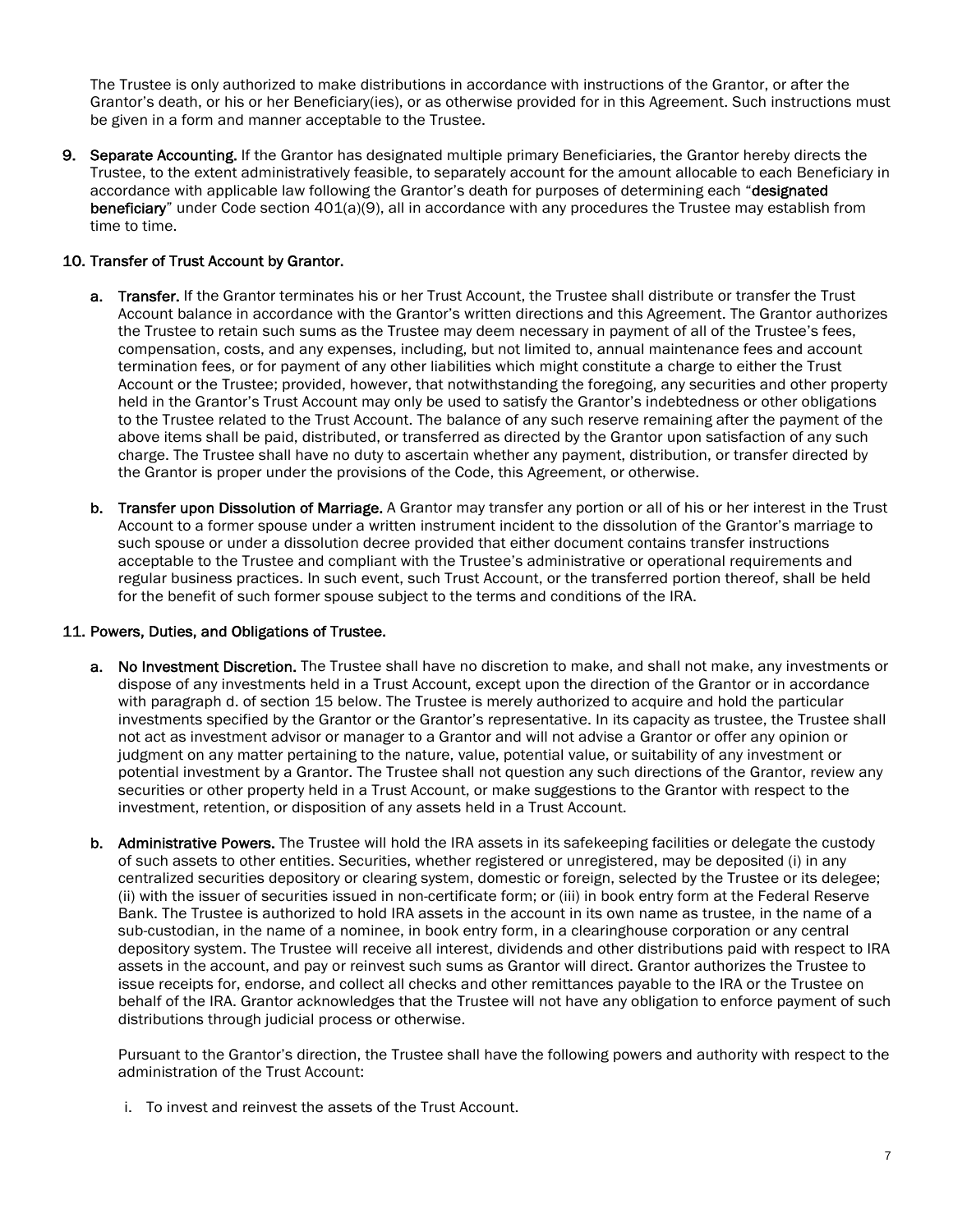- ii. To exercise or sell options, conversion privileges, or rights to subscribe for additional securities and to make payments therefor;
- iii. To grant options to purchase securities held by the Trustee or to repurchase options previously granted with respect to securities held by the Trustee;
- iv. To make, execute, and deliver as Trustee any and all contracts, waivers, releases, or other instruments in writing necessary or proper for the exercise of any of the foregoing powers; and
- v. In general, to take such other actions and execute such other documents as may be necessary or desirable to exercise the powers conferred on the Trustee in this Agreement.

The Trustee may perform any of its administrative powers and other duties under this Agreement through such other persons or entities as may be designated by the Trustee from time to time. No such designation or change thereof shall be considered an amendment of this Agreement.

All of the foregoing notwithstanding, the Trustee's powers shall be subject to any and all restrictions or limitations, direct or indirect, which are imposed by the Trustee's own governing instruments; all applicable federal and state laws and regulations; the rules, regulations, customs and usages of any exchange, market or clearing house where the transaction is executed; the Trustee's policies and practices; and the terms of this Agreement.

- c. Proxies. Except as otherwise directed by the Grantor, all proxy and solicitation materials, notices of shareholders' meetings, current prospectuses, and other annual or regular shareholder reports shall, to the extent furnished to the Trustee by the issuers of the securities in the Trust Account, be sent by the Trustee to the Grantor. The Trustee shall not be responsible for voting or taking any other action pursuant to any such materials.
- d. Records and Reports. The Trustee shall keep accurate records of all contributions, receipts, investments, distributions, disbursements, and all other transactions of the Trust Account. Within one hundred and twenty (120) days (or such other deadline imposed by applicable law) after the close of each calendar year (or after a distribution or transfer of a Grantor's Trust Account or upon the Trustee's resignation or removal), the Trustee shall provide to the Grantor a written report (which may consist of copies of the Trustee's regularly issued Trust Account statements) reflecting all transactions in the Trust Account for the period in question and including a statement of the assets in the Trust Account and their market values. Unless the Grantor provides a written statement of exceptions or objections to the report to the Trustee within sixty (60) days after the Grantor's receipt thereof, the Grantor shall be deemed to have approved such report and the Trustee shall be released from all liability to anyone (including any Grantor's spouse or Beneficiary) with respect to all matters set forth in the report. No person other than a Grantor, the spouse of a Grantor, or Beneficiary may require an accounting.
- e. Legal Proceedings. The Trustee shall have the right at any time to apply to a court of competent jurisdiction for a judicial settlement of the Trustee's accounts or for a determination of any questions of interpretation or construction, of the terms of the IRA, including this Agreement, or for instructions. The only necessary party defendant to any such action shall be the Grantor, but the Trustee may join any other person (s) as a party defendant. The cost, including the Trustee's attorney's fees, of any such proceeding shall be charged as an administrative expense under section 14 below. The Trustee shall not be obligated or expected to commence or defend any legal action or proceeding in connection with this Agreement or such matters unless agreed upon by the Trustee and the Grantor (or the Grantor's legal representatives) (or Beneficiary) and unless fully indemnified for so doing to the Trustee's satisfaction.
- f. Scope of Trustee's Duties. The Trustee shall only have the duties which are specifically set forth in this Trust Agreement.
- g. Scope of Trustee's Liability. The Trustee shall not be liable for any loss of any kind that may result from any action taken by the Trustee in accordance with the directions of the Grantor or his or her designated representative or attorney in fact or from any failure to act in the absence of any such directions. The Trustee is entitled to act upon any instrument, certificate, or form the Trustee believes in good faith is genuine and is executed or presented by the proper person (s), and the Trustee need not investigate or inquire as to any statement contained in such document but may accept it as true and accurate.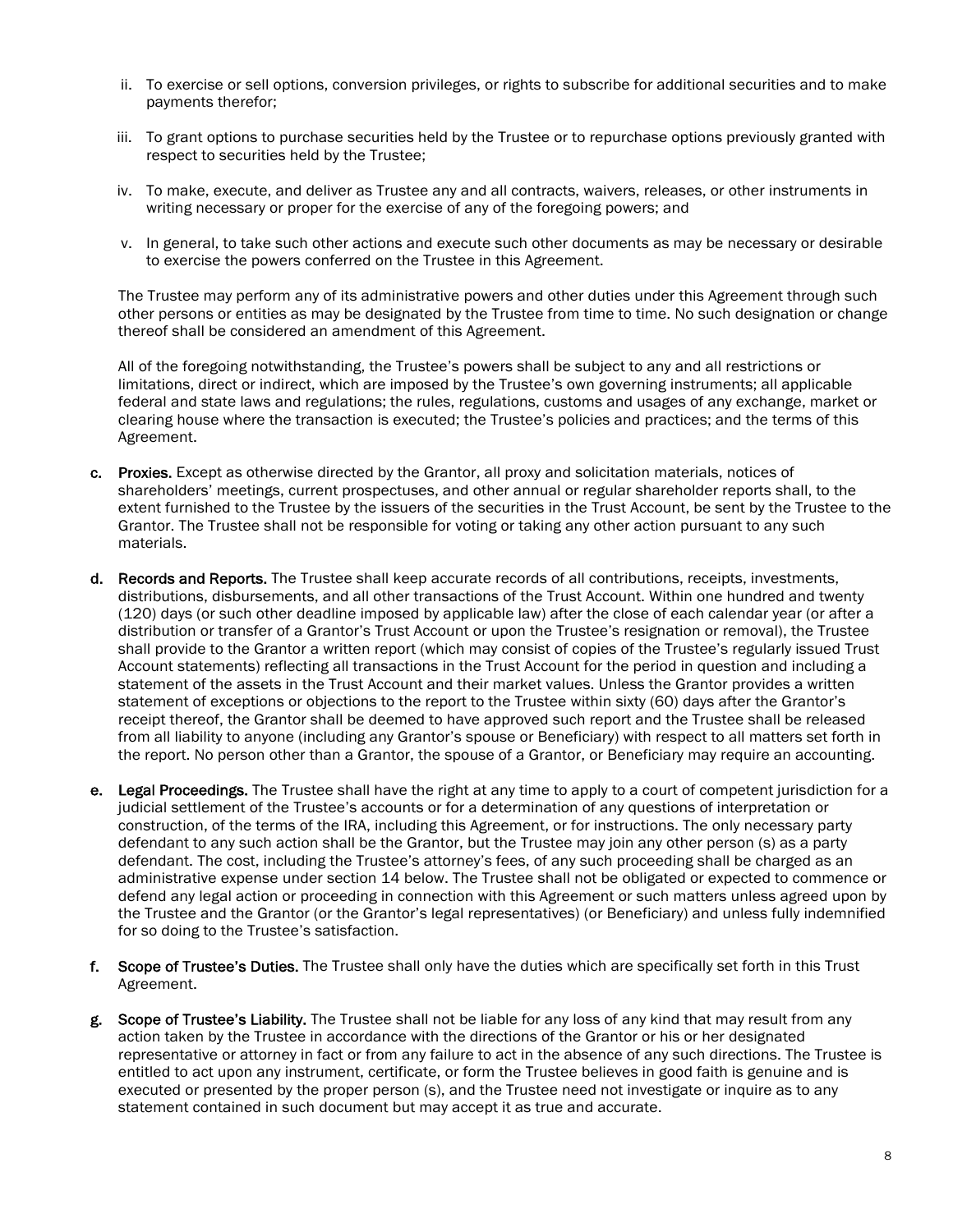h. The Trustee shall not be liable for any taxes or interest thereon), penalties or other consequences to the Grantor or to any other person in connection with any Trust Account, including in connection with any contribution to or distribution from the Trust Account. The Trustee shall not be liable for any damages, losses or expenses directly or indirectly caused by an act of God, unusually severe weather conditions, fire, flood, natural calamity, civil or labor disturbance, epidemic, pandemic, acts of war, acts of terrorism, catastrophic accident exchange, or market issues, including the suspension of trading, market volatility, trade volume, or act of any governmental authority, malfunction of equipment or software (except where such malfunction is primarily attributable to the Trustee's gross negligence or willful misconduct in selecting, operating or maintaining the equipment or software), failure of or the effect of rules or operations of any external funds transfer system, inability to obtain or interruption of external communications facilities, or any cause beyond the Trustee's reasonable control.

The Grantor, the Grantor's legal representatives, and the Beneficiaries following the Grantor's death shall release and fully duly indemnify and hold harmless the Trustee and its affiliates and their respective officers, directors, shareholders, employees and other agents from any liability which may arise hereunder, including any liability in connection with the establishment or maintenance of the Trust Account and the Trustee's obligations under this Agreement except liability arising from the Trustee's own acts of gross negligence or willful misconduct.

This indemnification will survive the termination of this Agreement and the Trust Account.

#### 12. Resignation or Removal of Trustee.

a. Resignation. The Trustee may resign as Trustee hereunder as to any Trust Account by providing thirty (30) days prior written notice thereof to the Grantor (or any Beneficiary following the Grantor's death). Upon the Trustee's resignation, the Trustee may, but shall not be required to, appoint a corporation or other organization which shall be a bank as defined in Code section 408(n) or another person found qualified to act as trustee of an IRA by the Secretary of the Treasury or his delegate, as the successor Trustee under this Agreement. The Grantor, following the receipt of such notice, shall have thirty (30) days to appoint an alternate qualifying successor Trustee. If no alternate qualifying successor is appointed within such time period, the Grantor will be deemed to have accepted the Trustee's appointed successor Trustee. Upon acceptance of an appointment by the successor Trustee, the successor Trustee shall assign, transfer, and deliver to the successor Trustee all assets held in the Trust Account to which such resignation relates.

The Trustee is authorized, however, to reserve such amounts the Trustee deems advisable to provide for the payment of expenses and fees then due or to be incurred in connection with the settlement of the Trustee's account, and any balance remaining after the settlement of the Trustee's account shall be paid to the successor Trustee The successor Trustee shall be subject to any agreement between the Grantor and the Trustee which may limit the payment of benefits to the Beneficiaries.

If the Trustee does not choose to appoint a successor Trustee, the Grantor shall have thirty (30) days after receiving notification of the Trustee's resignation to appoint a qualifying successor Trustee and provide transfer instructions to the Trustee. If the Grantor fails to appoint a qualifying successor Trustee and provide transfer instructions within such time period, the Trustee shall have the right to terminate the Trust Account, liquidate all assets in the Trust Account and mail a check to the Grantor for any net proceeds. In such event, the Trustee shall be entitled to receive the full termination fee, if any, along with the full, non-prorated current year maintenance fees, if any, regardless of the date during the year on which the Trust Account is terminated. If the Account is liquidated, the Grantor agrees to be liable for any resulting losses and expenses of liquidation incurred by the Trustee, which expenses the Trustee may deduct from the net proceeds. Upon transfer of the assets following the termination of the Trust Account and this Agreement, the Trustee will be discharged and released from any further liability hereunder.

b. Removal. The Grantor (or any Beneficiary following the Grantor's death) may at any time, upon thirty (30) days' prior written notice to the Trustee, remove the Trustee, provided that the Grantor (or Beneficiary) designates in such notice a successor Trustee, which successor Trustee shall be a bank as defined in Code section 408(n) or another person found qualified to act as a trustee of an IRA by the Secretary of the Treasury or his delegate. Upon expiration of the notice period set forth in the written notice and acceptance by the successor Trustee (in a form and substance reasonably acceptable by the Trustee) (1) the Trustee shall transfer the assets of the Trust Account to the successor Trustee subject to any amount reserved by the Trustee as provided in paragraph a. of this section 12; (2) the Trustee shall thereafter have no further rights and responsibilities under this Agreement; (3) the successor Trustee shall have all the rights and responsibilities of the Trustee under this Agreement; and (4) the successor Trustee shall be subject to any agreement between the Grantor and the Trustee which may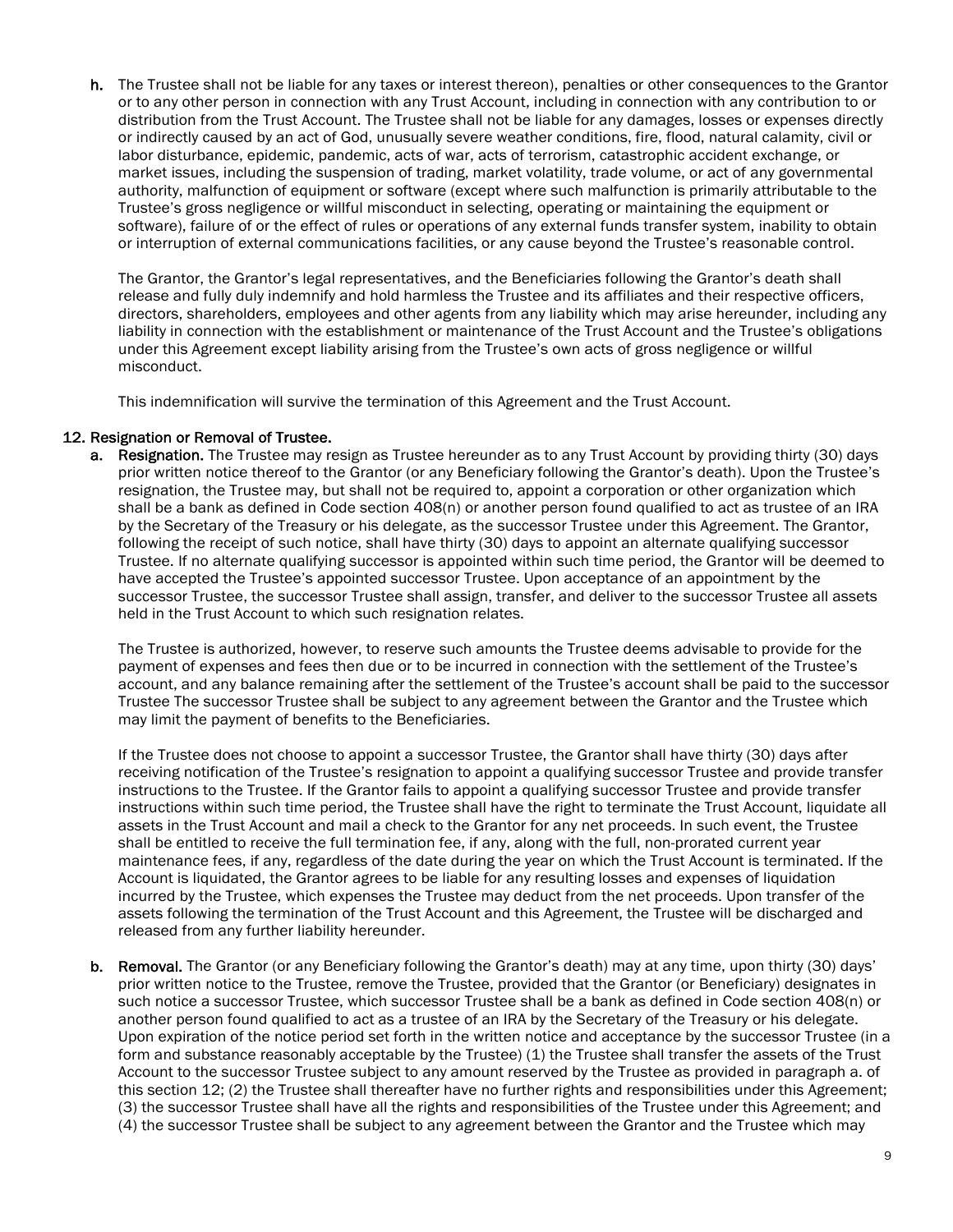limit the payment of benefits to Beneficiaries. The Grantor shall substitute another trustee in place of the Trustee upon notification by the IRS that such substitution is required because the Trustee has failed to comply with the requirements of Treasury Regulation Section 1.408-2(e), (or any successor regulation) or is not keeping such records, making such returns, or rendering such statements as are required by such regulation.

c. Trustee Not Liable for Acts of Predecessor Trustee. No Trustee shall be liable for the acts or omissions of any predecessor Trustee or shall have obligation to review or audit the acts of any predecessor Trustee.

#### 13. Amendment and Termination of the IRA.

a. Amendment. The Grantor hereby directs the Trustee to amend any provision of this Agreement at any time as the Trustee may deem necessary or desirable for administrative and other reasons, and the Grantor hereby consents to such amendments, provided they comply with all applicable provisions of the Code, the regulations thereunder and any other statute, regulation or ruling.

Such amendment shall be communicated in writing to the Grantor or Beneficiary, and the Grantor or Beneficiary shall be deemed to have consented to such amendment unless, within thirty (30) days after the communication to the Grantor is mailed or delivered electronically, the Grantor gives the Trustee a written order for a complete distribution or transfer of the Trust Account. No amendment of the IRA, however, shall deprive any Grantor, spouse of a Grantor, or Beneficiary of any benefit to which he or she was entitled under the IRA from contributions made prior to any amendment unless the amendment is necessary to conform the IRA to the current or future requirements of Code section 408, or other applicable law, regulation, or ruling; in such case the Trustee is expressly authorized to make amendments that are necessary for such purposes retroactively to the later of the effective date of the IRA or the effective date of any such future legal requirements. A Grantor may change any election or designation made in the Adoption Agreement, provided such change is made in a form and manner prescribed by and acceptable to the Trustee.

b. Termination. The Trustee may terminate this IRA or this Trust Account at any time upon thirty (30) days' prior written notice to the Grantor (or the Beneficiary following the Grantor's death). If the Trustee terminates the Trust Account for any reason, the balance held in each Trust Account for the benefit of a Grantor or Beneficiary(ies) shall be distributed by the Trustee to a successor Trustee in accordance with paragraph a. of Section 12 above.

#### 14. Fees, Expenses, and Indebtedness.

- a. Payment of Fees and Expenses. The annual maintenance, termination, and other administration fees shall be charged by the Trustee in accordance with the Trustee's published fee schedule in effect at the time the Trustee's services are provided. The Grantor acknowledges that such fee schedule may be amended by the Trustee from time to time on notice to the Grantor. A portion of the fees collected by the Trustee may be shared with the financial institution that introduced the Grantor's Trust Account. Any administrative expenses, which are over and above the services set forth in the fee schedule, including fees for legal and/or accounting services incurred by the Trustee at the request of or necessitated by the actions of the Grant or Beneficiary, including, but not by way of limitation, directed investments of Trust Account assets that cause the Trust Account to realize unrelated business taxable income within the meaning of Code section 512 shall be paid by the Grantor. The Trustee's fees and expenses shall be automatically debited to the Trust Account unless the Grantor pays the fee in a timely manner before the Trust Account has been so charged. The Trustee reserves the right to liquidate any assets of the Trust Account to collect any charge for which payment may at any time be past due. Any reimbursement of fees charged against a Trust Account will be recorded as a contribution to the Trust Account and reported to taxing authorities accordingly.
- b. Taxes. Any taxes of any kind whatsoever that may be levied or assessed upon any Trust Account or that the Trustee may otherwise be responsible for collecting, may be paid by the Grantor (or the Beneficiary following the Grantor's death) but, unless so paid within such time period as the Trustee may establish, shall be paid from the assets of the Trust Account at issue.
- c. Deductible and Non-Deductible Contributions. The Trustee shall have no duty to account for deductible contributions separately from non-deductible contributions.
- d. Commissions and other Transactional Fees. The Trust Account will be charged commissions and other transactional fees each time securities transactions are effected in the Trust Account in accordance with the Trustee's usual practice.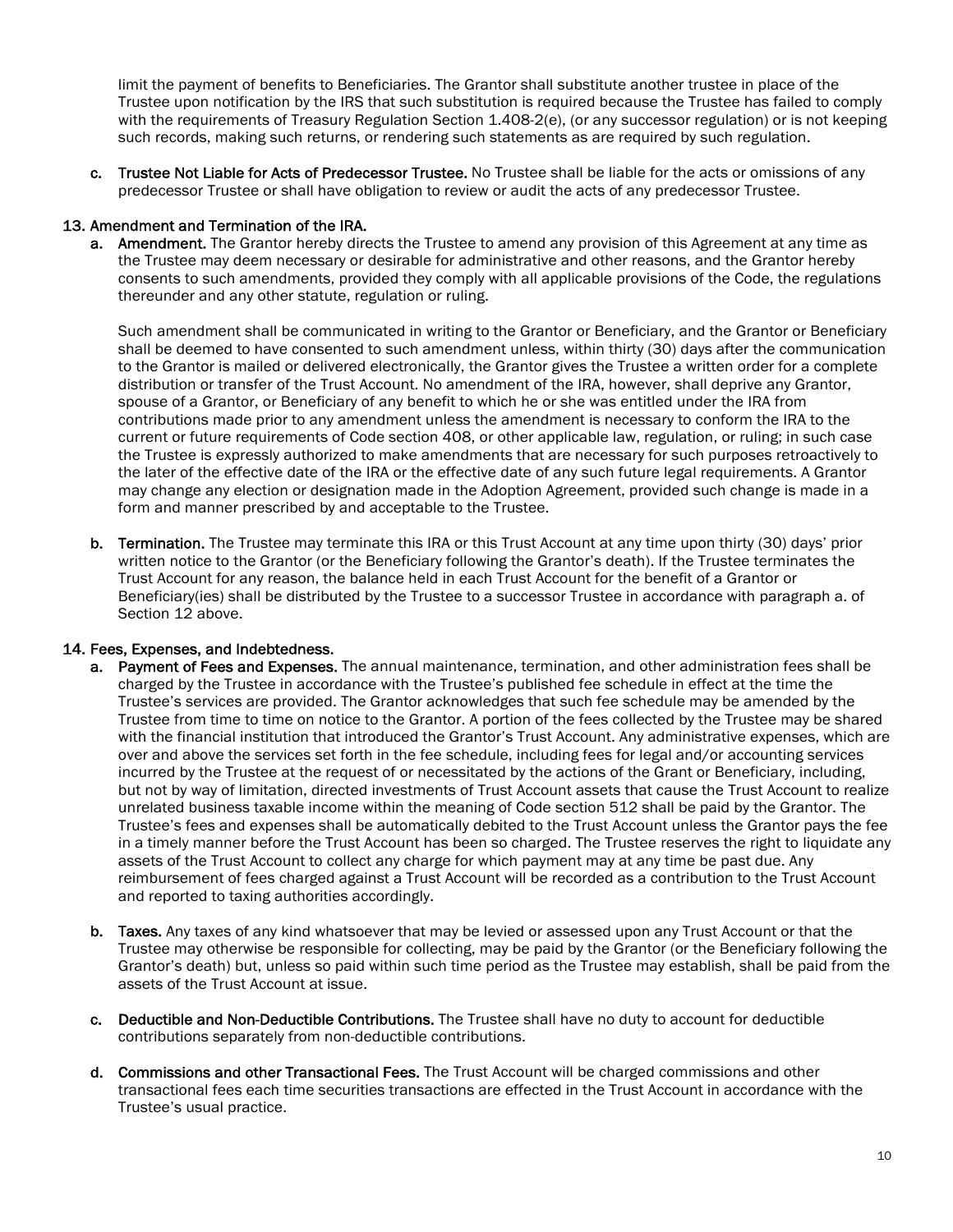e. Indebtedness. The Grantor shall pay any debit balance or other obligation owing to the Trustee with respect to the Trust Account on demand.

#### 15. Miscellaneous.

- a. Prohibited Transactions. No Grantor, spouse of a Grantor, or Beneficiary shall be entitled to use a Grantor's Trust Account, or any portion thereof, as security for a loan or borrow from the Trust Account. Neither the Trustee, the Grantor, nor any other person or organization shall engage in any prohibited transaction, within the meaning of Code section 4975, with respect to any Trust Account.
- b. Trustee as Agent. The Trustee shall be an agent for the Grantor (or any Beneficiary following the Grantor's death) to perform the duties conferred on the Trustee by the Grantor. The parties do not intend to confer any fiduciary duties on the Trustee, and none shall be implied. The Trustee shall not be liable (and does not assume any responsibility for) the collection of contributions, the deductibility of any contribution, determining whether any contribution or rollover contribution satisfies the requirements of the Code, the propriety of any contributions received by the Trustee under this Agreement, or the purpose or propriety of any distribution ordered, which matters are the sole responsibility of the Grantor (or the Beneficiary, as applicable).
- c. Prohibition against Assignment of Benefits. Except to the extent otherwise required by law or this Agreement, none of the benefits, payments, or proceeds held in a Trust Account on behalf of any Grantor, spouse of a Grantor, or Beneficiary shall be subject to the claims of any creditor of such Grantor, spouse of a Grantor, or Beneficiary, nor shall any such Grantor, spouse of a Grantor, or Beneficiary have any right to anticipate, sell, pledge, option, encumber, or assign any of the benefits, payments, or proceeds to which he or she is or may be entitled under the IRA.
- d. Liquidation of Assets. If the Trustee must liquidate assets in order to make distributions, transfer assets, or pay fees, expenses, or taxes assessed against a Grantor's Trust Account, and the Grantor fails to timely instruct the Trustee as to the liquidation of such assets, assets will be liquidated pro-rata across all investments and funding vehicles available in the IRA. The Trustee shall not be liable for any losses arising out of or as a result of assets liquidated in accordance with the provisions of this Agreement.
- e. Purpose of Form. Form 5305-R (Articles I through VII) is a model Trust Account Agreement that meets the requirements of Section 408A of the Code and has been approved by the IRS and further revised for the SECURE Act of 2019. An Individual Retirement Account is established after the Adoption Agreement is fully executed by the Grantor and entered in the records of the Trustee, and must be completed no later than the due date of the individual's federal income tax return for the tax year (without regard to extensions). This Trust Account must be created in the United States for the exclusive benefit of the Grantor or his or her Beneficiary(ies).
- f. Identifying Number. The Grantor's social security number will serve as the identification number of his or her Trust Account. An employer identification number is required only for a Trust Account for which a return is filed to report unrelated business taxable income. An employer identification number is required for a common fund created for IRAs.
- g. Contributions to a Trust Account for a Spouse. Contributions to a Trust Account for a spouse must be made to a separate Trust Account established by the spouse.
- h. Evidence of Agreement. This Agreement and any part hereof, may be proved either by an original copy or a reproduced copy thereof including, without limitation, a copy reproduced by photocopying, facsimile transmission, electronic imaging, or other means of electronic transmission.
- i. Applicable Law. The IRA shall be construed, administered, and enforced according to the laws of the State of New York, except to the extent pre-empted by federal law, without regards to the laws of conflict. All contributions to the Trust Account shall be deemed to occur in the State of New York. The terms and conditions of the IRA shall be applicable without regard to the community property laws of any state.
- j. Conflicts. Any conflicting provisions between this agreement and the Brokerage Customer Account Agreement are governed by the Trust Agreement.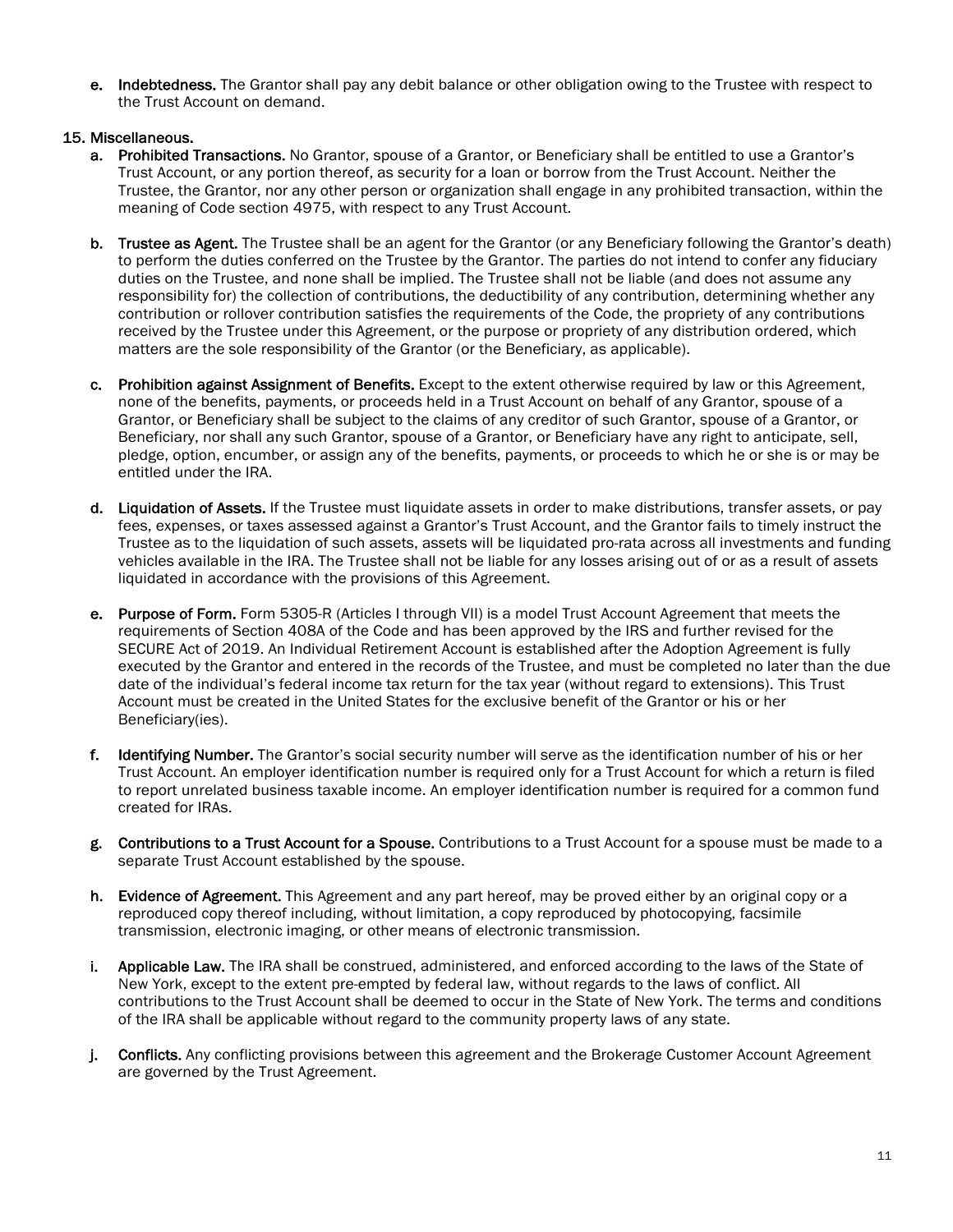- 16. Arbitration. This Agreement contains a pre-dispute arbitration clause, which will survive the termination of this Agreement and the Trust Account. By signing an arbitration agreement, the Grantor and the Trustee agree as follows:
	- All parties to this Agreement are giving up the right to sue each other in court, including the right to a trial by jury, except as provided by the rules of the arbitration forum in which a claim is filed.
	- Arbitration awards are generally final and binding; a party's ability to have a court reverse or modify an arbitration award is very limited.
	- The ability of the parties to obtain documents, witness statements and other discovery is generally more limited in arbitration than in court proceedings.
	- The arbitrators do not have to explain the reason(s) for their awards.
	- The rules of some arbitration forums may impose time limits for bringing a claim in arbitration. In some cases, a claim that is ineligible for arbitration may be brought in court.
	- The rules of the arbitration forum in which the claim is filed, and any amendments thereto, will be incorporated into this Agreement.
	- The arbitrator shall have no authority to award punitive damages or any other kind of damages not measured by the prevailing party's actual damages.

IT IS AGREED THAT ANY CONTROVERSY OR CLAIM ARISING OUT OF OR RELATING TO THIS AGREEMENT, OR THE BREACH THEREOF, OR THE TRUST ACCOUNT WILL BE SETTLED BY ARBITRATION ADMINISTERED BY THE AMERICAN ARBITRATION ASSOCIATION ("AAA"). THE RULES OF THE ARBITRATION WILL BE THOSE IN GENERAL USE BY THE AAA, EXCEPT AS MODIFIED BY THIS SECTION OR OTHERWISE AGREED TO BY THE PARTIES. JUDGMENT UPON THE AWARD RENDERED BY THE ARBITRATOR MAY BE ENTERED IN ANY COURT HAVING JURISDICTION THEREOF. THE ARBITRATION WILL BE BEFORE A SINGLE ARBITRATOR AND WILL BE HELD IN THE CITY OF NEW YORK, NEW YORK. THE PREVAILING PARTY WILL BE ENTITLED TO RECOVER ITS REASONABLE ATTORNEYS' FEES AND EXPENSES OF LITIGATION, INCLUDING EXPERT COSTS, IN ANY SUCH ARBITRATION.

- 17. Administration of SECURE Act Provisions. As required by Article IX, to comply with the SECURE Act, your IRA shall be administered by class of beneficiary. The Trustee expects the IRS to clarify the rules that apply to each class of beneficiary, in accordance with the following principles:
	- a. Eligible Designated Beneficiary. An "Eligible Designated Beneficiary" is any individual designated beneficiary who is, the surviving spouse, a child of the deceased Grantor under the age of majority, disabled or chronically ill, or any other person who is not more than 10 years younger than the deceased Grantor. Distributions by Eligible Designated Beneficiaries must be taken in a manner generally consistent with Article V of the Agreement above.
	- b. A Designated Beneficiary Other Than an Eligible Designated Beneficiary. Distributions must generally be taken by the end of the 10th year following the Grantor's death.
	- c. No Designated Beneficiary. Distributions must be taken in a manner generally consistent with Article V of the Agreement above.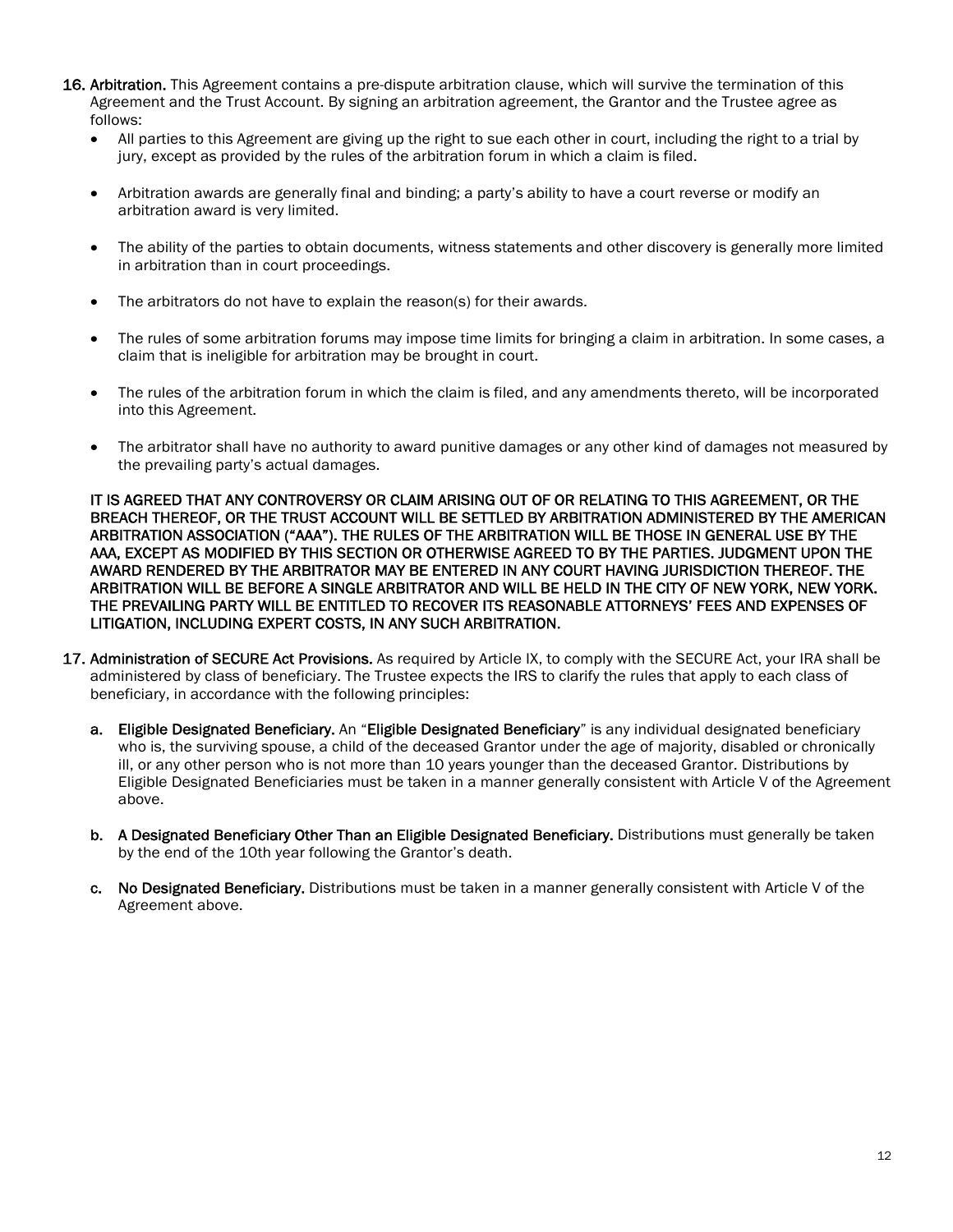**CTIAA** 

# Directed Roth Individual Retirement Account Disclosure Statement

FUNDS INVESTED PURSUANT TO THIS AGREEMENT ARE NOT INSURED BY THE FDIC MERELY BECAUSE THE TRUSTEE IS A FEDERAL SAVINGS ASSOCIATION THE ACCOUNTS OF WHICH ARE COVERED BY SUCH INSURANCE. ONLY INVESTMENTS IN THE ACCOUNTS OF A FEDERAL SAVINGS ASSOCIATION ARE INSURED BY THE FDIC, SUBJECT TO ITS RULES AND REGULATIONS.

This Disclosure Statement provides the basic information regarding your Roth Individual Retirement Account ("**IRA**") as well as certain features unique to the TIAA Directed Roth Individual Retirement Account. The Internal Revenue Service ("**IRS**") requires us to send you this information. You should carefully review it as well as your Trust Agreement and Adoption Agreement to make sure you understand the legal requirements for IRAs. This Disclosure Statement also discusses the effect and requirements of federal tax laws, but not state income tax laws that may apply to you. TIAA, FSB its successors and assigns (the "**Bank**") and its affiliated organizations *do not provide tax or legal advice – for this reason you should consult a lawyer or personal tax advisor regarding your particular situation to avoid any unintended or adverse tax consequences*. IRS Publication 590A, "**Contributions to Individual Retirement Arrangements (IRAs)**" and IRS Publication 590B,

"**Distributions from Individual Retirement Arrangements (IRAs)**," contain more information on IRAs generally. Additionally, information about Roth IRAs can be obtained from any IRS district office.

# Right to Revoke

You can revoke your Roth IRA any time within seven calendar days after it has been established by mailing or delivering a written notice of revocation to the following address: TIAA

C/O IRA Operations 8500 Andrew Carnegie Blvd. Charlotte, NC 28262

Your written notice will be deemed mailed on the date of the postmark (or if sent by certified or registered mail, the date of certification or registration), if it is deposited in the mail in the United States in a properly addressed envelope, or other appropriate wrapper, first class postage prepaid. Upon revocation, you will receive a full refund of all monies paid. If you have questions, please call 1-800-842-2252, weekdays, 8 a.m. to 10 p.m. (ET).

# Establishing a Roth IRA

Your Roth IRA is a trust account established for the exclusive benefit of you and your beneficiaries, which is given favorable tax treatment by meeting specific requirements of the Internal Revenue Code of 1986, as amended ("Code").

The IRS has approved various forms to be used in establishing Roth IRAs. Form 5305-R has been approved as a Roth IRA trust agreement, which meets the requirements of section 408A(a) of the Code. Except as amended to conform to changes to the Code enacted in the Setting Every Community Up for Retirement Enhancement ("SECURE") Act of 2019, the Trust Agreement for Directed Roth Individual Retirement Accounts ("Agreement") incorporates the language from this form and relies on the IRS's approval of this language in offering Roth IRAs that meet the requirements of Code section 408A(a). The IRS approval goes to the form of the Roth IRA and does not represent a determination on the qualification of the Roth IRA in operation. As the IRS updates Form 5305-R and Treasury Regulations and IRS guidance is issued on the SECURE Act provisions, the Bank will administer your IRA to conform to such developments.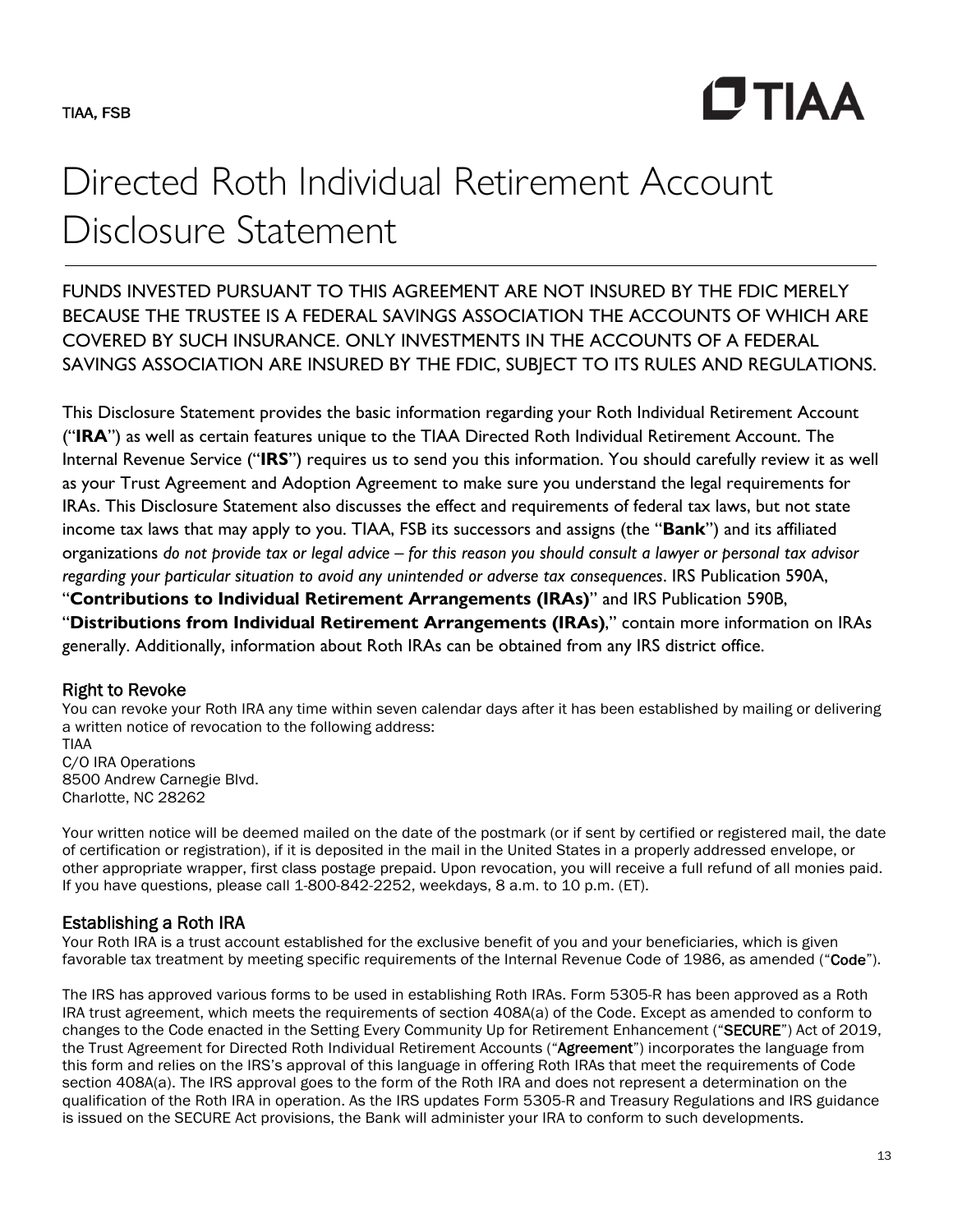A Roth IRA will be established upon your execution of the TIAA Roth Individual Retirement Account Adoption Agreement. The Bank reserves the right to amend the Roth IRA Agreement as necessary to maintain the tax-qualified status of your Roth IRA and as described in the Agreement.

Securities and mutual fund investments fluctuate in value and are not guaranteed. Therefore, your IRA earnings and values are not projected.

The assets in your Roth IRA are nonforfeitable, although the value of your Roth IRA will fluctuate depending on its investment performance. It is important to note that investments made in your Roth IRA (i) do not constitute a deposit or represent an obligation of the Bank or its affiliates; (ii) is not guaranteed by the Bank, or its affiliates, and (iii) are not a condition to any banking service or activity; and (iv) are subject to investment risk, including the possible loss of principal.

Any IRA funds in the TIAA Retirement Reserves Account are held at the Bank, which is a member of the FDIC. Cash balances in the TIAA Retirement Reserves Account are FDIC-insured up to \$250,000 per account holder, combined with other insured deposits of the account holder at the Bank in the same ownership category. For more information on FDIC insurance limits, please visit www.fdic.gov.

## Contributions to Your Roth IRA

Annual Contributions. Contributions generally must be made in cash. Subject to income eligibility described below, you may be able to make an annual contribution to your Roth IRA of up to \$6,000 (effective for 2020) each year or 100 percent of your compensation for the year, whichever is less. Cost of living adjustments may be made to the contribution limit. Individuals who turn age 50 during a tax year may make an additional annual catch-up contribution of up to \$1,000 for that tax year and subsequent tax years. The limit applies to the total amount of contributions that you make to all of your IRAs for the tax year, not including rollover contributions. Generally, compensation includes amounts that you receive for the performance of services, and does not include investment income. Contributions in excess of the limit are subject to an excise tax (see Tax Issues section, later).

The amount of annual contributions may be limited depending on your AGI. In 2020, your eligibility to contribute to a Roth IRA is phased out for AGI of \$124,000–\$139,000 for individuals filing single returns, for AGI of \$196,000– \$206,000 for married couples filing joint returns, and AGI of \$0–\$10,000 for married couples filing separate returns. The maximum annual Roth IRA contribution is reduced proportionately for AGI that exceeds the applicable dollar amount. The applicable dollar amount for individuals is \$124,000, \$196,000 for married couples filing joint returns, and \$0 for married individuals filing separate returns. Married individuals filing separate returns who have lived apart at all times during the past year are treated as individuals for purposes of determining AGI limits for contributions.

You are not required to make Roth IRA contributions for any tax year. Annual contributions can be made at any age. Contributions that are made for a tax year must be made by the due date for your tax return for that year without regard to extensions—generally, April 15th of the following year.

Rollover Contributions. You may roll over or transfer assets from one Roth IRA to another Roth IRA. Distributions from a designated Roth account in a 403(b) or 401(k) plan, or a deferred compensation plan of a state or local government (section 457(b) plan) may also be rolled over to a Roth IRA.

You also may be able to convert your Traditional IRA to a Roth IRA by rolling over your Traditional IRA assets to your Roth IRA. Distributions from a 401(a), 403(a), 403(b) or 401(k) plan, or a deferred compensation plan of a state or local government (section 457(b) plan) may also be converted and rolled over to a Roth IRA. If you convert a pre-tax amount to a Roth IRA, you will owe taxes on any amounts not previously taxed for the tax year of the conversion.

The Bank reserves the right to determine whether to require a rollover contribution or transfer to be made in cash or to accept assets in-kind. Absent another instructions from you, assets received in cash shall be invested in the TIAA Retirement Reserves Account. You have the right to move funds to other available investments at any time.

Spouses receiving distributions from a deceased grantor's employer retirement plan or from an IRA are eligible to take advantage of the same rollover rules as grantors by rolling over the proceeds into their own Roth IRA.

Conversion Contributions. You may contribute all or any part of an eligible rollover distribution from a Traditional IRA, SEP IRA, SAR-SEP IRA, SIMPLE IRA, or a qualified plan (401(k), 403(b), or 457(b)) to a Roth IRA ("conversion contribution") within sixty (60) days of receipt of the distribution or through a trustee-to-trustee transfer. In this case the one-rollover-per-year rule does not apply. You will be subject to income tax on the taxable portion of any conversion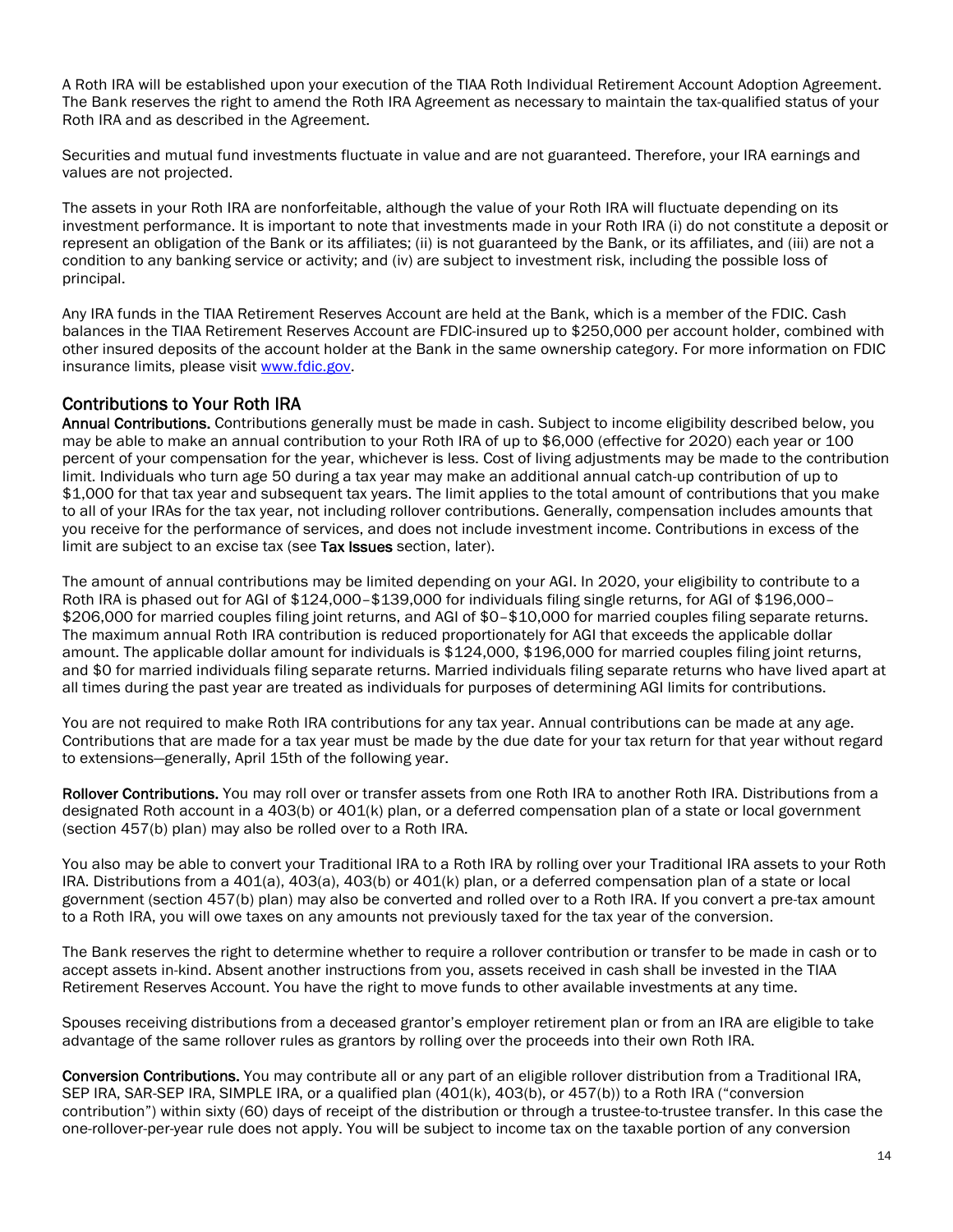contribution, but the premature distribution penalty does not apply to amounts properly converted. Assets held in a SIMPLE IRA may be converted to a Roth IRA only after the expiration of the two-year period beginning on the date your employer first made contributions to your SIMPLE IRA plan maintained by your employer and as more fully described in section 72(t)(6) of the Code. This taxable portion is the amount that would have been included in your income if you had actually taken a distribution from such IRA (the "conversion amount"). If you are under age 59½, you will be subject to a 10% early withdrawal penalty on any amounts distributed from your IRA and not converted to a Roth IRA within sixty (60) days.

Recharacterizations. If you make a contribution to a Traditional IRA, you may later be able to treat that contribution as having been made to a Roth IRA. This is called a recharacterization. In order to recharacterize a contribution, you must transfer all or part of the original Traditional IRA contribution to a Roth IRA in a trustee-to-trustee transfer by the due date for your tax return (including any extension) for which the Traditional IRA contribution was made. If the transfer is timely made and reported, and includes any net income attributable to the contribution, you may elect to treat the original contributions as having been made to the Roth IRA. If you have rolled over an eligible employer sponsoredretirement plan assets to a Roth IRA, you may recharacterize the rollover amount along with net income attributable to a Traditional IRA. As of January 1, 2018, a conversion of a Traditional IRA to a Roth IRA is no longer permitted to be recharacterized as having been made to the Traditional IRA.

Rollovers of Military Death Benefits. If you receive or have received a military death gratuity or a payment from the SGLI program, you may be able to roll over the proceeds to your Roth IRA. The rollover contribution amount is limited to the sum of the death benefits or SGLI payment received, less any such amount that was rolled over to a Coverdell Education savings account. Proceeds must be rolled over within one year of receipt of the gratuity or SGLI payment for deaths occurring on or after June 17, 2008. Any amount that is rolled over under the provision is considered nontaxable basis in your Roth IRA.

Qualified HSA Funding Distribution. If you are eligible to contribute to a health savings account ("HSA"), you may be eligible to take a one-time tax-free qualified HSA funding distribution from your Roth IRA and directly deposit it to you HSA. The amount of the qualified HSA funding distribution may not exceed the maximum HSA contribution limit in effect for the type of high deductible health plan coverage (i.e. single or family coverage) that you have at the time of the deposit, and counts toward your HSA contribution for that year. You may wish to obtain IRS Publication 969, *Health Savings Accounts and Other Tax-Favored Health Plans*, for further information.

## A Roth IRA for Your Spouse

If you meet the eligibility requirements, you may contribute to your own Roth IRA, and also to a separate Roth IRA for your spouse based on your compensation or earned income, regardless of whether your spouse has any compensation or earned income in the year for which the contribution is made. The permissible amount of your contributions will depend on your combined annual income. To make a contribution to a Roth IRA for your spouse, you must file a joint tax return with your spouse. Your spouse must set up a different Roth IRA, separate from your Roth IRA, to which you contribute.

If you and your spouse work, you may each establish your own Roth IRA and contribute to it in accordance with the rules discussed in this Disclosure Statement. Joint accounts are not permissible.

For 2020, you may each contribute up to \$6,000 (\$12,000 total), \$7,000 if you are age 50 or older (\$14,000 total), or 100 percent of your combined compensation if less, provided you file a joint tax return. If you file separate tax returns, each of you would be limited to a contribution of \$6,000 (\$7,000 if you are age 50 or older) or 100 percent of your respective compensation for the year, if less.

If your spouse is not employed, your spouse may establish an IRA and contribute up to \$6,000 (\$7,000 if he or she is age 50 or older) or 100 percent of your joint compensation (reduced by your own IRA contributions for the same year); whichever is less, provided you and your spouse file a joint tax return. Your Roth IRA annual contribution limit is reduced by the amount of any contributions that you make for the same year to a Traditional IRA. Likewise, the spousal Roth IRA annual contribution limit is reduced by the amount of any contributions you make for the same year to a Traditional IRA maintained for your spouse.

## Distribution Requirements

Generally, benefits from your Roth IRA should not begin before: (a) age 59½ (unless you die or are disabled or meet the qualified first time home buyer exception) and (b) the end of the five-year holding period applicable to the contributions or rollovers. In contrast to the required distribution rules applicable to a Traditional IRA, benefits from a Roth IRA are not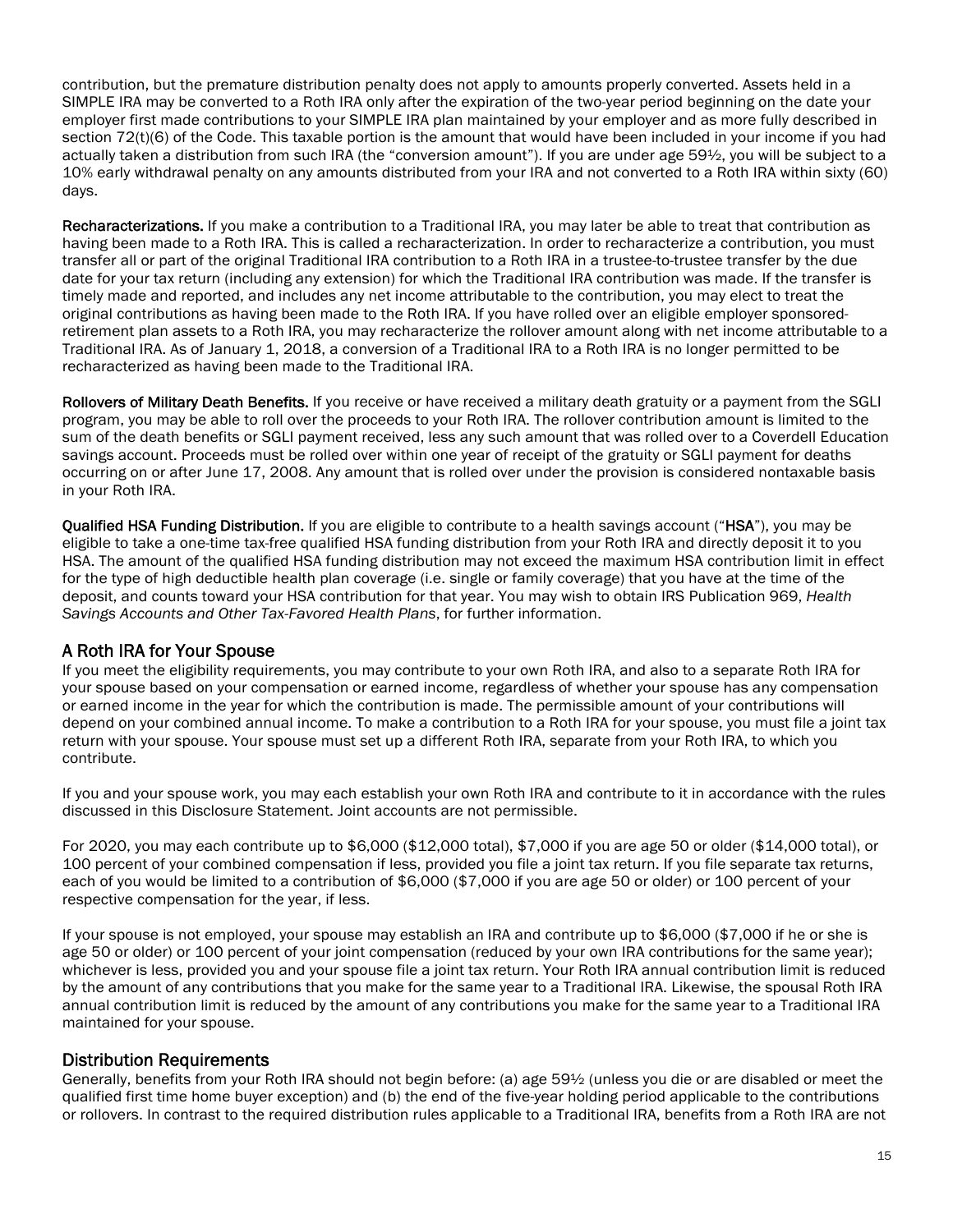required to begin by the April 1 following the year you attain age 72. However, your beneficiaries will be subject to required distributions upon your death.

### Future Rollovers or Transfers

You can withdraw all or a portion of the assets in your Roth IRA and deposit them in another Roth IRA. Assets transferred to another Roth IRA will be subject to the provisions of that IRA. You may rollover IRA assets from any IRA you own once every twelve (12) months, beginning on the date of receipt. The once-a-year limitation does not apply in the case of a conversion from a Traditional IRA to a Roth IRA. Also, the once-a-year limitation applies only when you take a withdrawal and redeposit the assets yourself within sixty (60) days, not when assets are transferred directly from one Roth IRA to another. You may transfer assets via a trustee-to-trustee between Roth IRAs at any time without limitation.

#### Tax Issues

Contributions to a Roth IRA are not deductible. When making a contribution during the period from January 1 through April 15 of any year, it is important that you indicate the tax year for which the contribution is made—the prior year or the year in which the contribution is made. Unless the Bank receives an indication from you to the contrary, it will treat any amount it receives as a contribution for the tax year in which it is received. If you contribute more than the permissible amount for any year and you fail to withdraw the excess and the earnings on the excess contribution, you are subject to a six (6%) percent excise tax on the excess contribution for each tax year that it remains in the Roth IRA. Any dividends or growth of investments held in a Roth IRA generally are exempt from federal income taxation if the distribution is qualified as discussed below.

To be tax free, a withdrawal from your Roth IRA must meet two requirements: (1) you must have had a Roth IRA open for at least five (5) years before the withdrawal, and (2) at least one of the applicable conditions must be satisfied. The applicable conditions are as follows: the distribution is made after you have reached age 59½, on account of your death or disability, is being used to cover eligible first-time homebuyer expenses; or a qualified disaster distribution (see Qualified Disaster Relief section, later).

To the extent that distributions are taxable, they will be taxed in the year distributed. The tax treatment of a withdrawal depends on the character of the amounts withdrawn. All of your Roth IRAs are treated as one, and amounts withdrawn are considered to come out in the following order:

- 1. All annual contributions
- 2. All conversion amounts (on a first-in, first-out basis)
- 3. Earnings

An early distribution (before age 59½), including any amount deemed distributed as a result of a prohibited investment or transaction, is subject to a ten (10%) percent income tax penalty on the taxable portion of the distribution, unless it is: 1. rolled over into another Roth IRA,

- 2. made on account of your death or disability,
- 3. one of a series of substantially equal annual (or more frequent) payments over your lifetime or joint lifetime with your beneficiary (or based on your life expectancy or the joint life expectancy of you and your beneficiary),
- 4. made to pay medical expenses that are deductible for the tax year (i.e., in excess of ten (10%) percent of adjusted gross income if under age 65),
- 5. made to pay health insurance premiums after your separation from employment if you have received unemployment compensation for twelve (12) consecutive weeks,
- 6. made for qualified first time home buyers to pay for qualified acquisition costs of up to \$10,000,
- 7. made to pay for qualified education costs for you, your spouse, or any child or grandchild of you or your spouse,
- 8. made on account of an IRS levy,
- 9. the distribution is a qualified reservist distribution, or
- 10. the distribution is a qualified disaster distribution.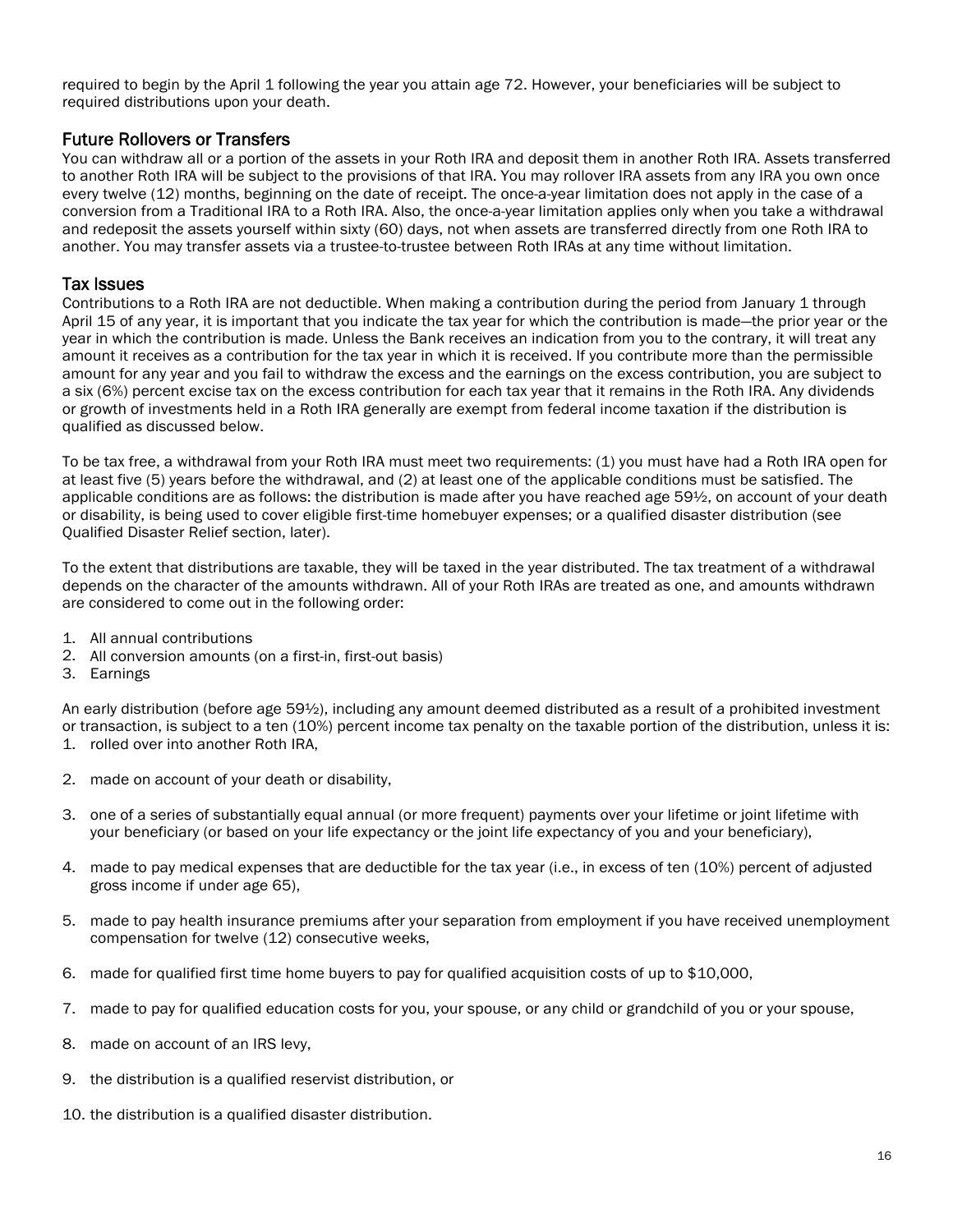Other exceptions may be applicable under certain circumstances and special rules may be applicable in connection with the exceptions enumerated above. Taxable distributions are subject to withholding, generally at a rate of 10 percent, unless you specifically ask the Bank not to withhold taxes from your payment.

There is one additional time when the ten (10%) percent penalty tax may apply. If you convert an amount from a Traditional IRA to a Roth IRA, and then make a withdrawal that is treated as coming from that converted amount within five years after the conversion, the 10 percent penalty applies (unless there is an exception). Taxable distributions are subject to withholding, generally at a rate of ten (10%) percent, unless you specifically ask the Bank not to withhold taxes from your payment. You must be eligible to elect out of withholding. A rollover from a Traditional IRA to a Roth IRA is treated as a taxable distribution.

Saver's Credit for Roth IRA Contributions. You may be able to receive a tax credit for your Roth IRA contribution. You are eligible for credit if you are: age 18 or older; not a full-time student; and not claimed as a dependent on another person's tax return. The maximum annual credit is \$1,000 per year, or \$2,000 if married filing jointly. Eligibility for the credit, which is a percentage of the contribution amount, is determined by your AGI as indicated in the chart below, as well as other requirements. To determine your credit amount, multiply the applicable percentage below by the amount of your contributions that do not exceed \$2,000 (\$4,000 if married filing jointly).

#### 2020 Saver's Credit (Based on a \$2,000 contribution)

| <b>Married Joint Filers (AGI)</b> | Heads of Households (AGI) | All Other Filers (AGI) | <b>Credit Rate</b> | Maximum<br>(AGI) Credit |
|-----------------------------------|---------------------------|------------------------|--------------------|-------------------------|
| $$0 - $39,000$                    | $$0 - $29,250$            | $$0 - $19,500$         | 50%                | \$1,000                 |
| $$39,001 - $42,500$               | $$29,251 - $31,875$       | $$19,501 - $21,250$    | 20%                | \$400                   |
| $$42,501 - $65,000$               | \$31,876 - \$48,750       | $$21,251 - $32,500$    | 10%                | \$200                   |
| Over \$65,000                     | Over \$48,750             | Over \$32,500          | 0%                 | \$0                     |

The Saver's Credit can be taken for your contributions to a Roth IRA. Rollover contributions (money that you moved from another retirement plan or IRA) aren't eligible for the Saver's Credit. Also, your eligible contributions may be reduced by any recent distributions you received from a retirement plan or IRA.

Qualified Charitable Distributions. If you are age 70½ or older, you may be able to take a tax-free Roth IRA distribution of up to \$100,000 per year and have this distribution paid directly to certain qualified charitable organizations. Special tax rules may apply. For further information you may wish to obtain IRS Publication 590B, *Distributions from Individual Retirement Arrangements*, from the IRS or www.irs.gov.

Prohibited Investments. You cannot invest your IRA assets in life insurance contracts. Nor can your IRA assets be commingled with other property except in a common trust fund or common investment fund which satisfies the requirements of Code section 408(a)(5). The Code also prohibits IRA investments in collectibles (as defined in Code section 408(m)), except as is otherwise permitted by Code section 408(m)), which provides an exception for certain gold, silver, and platinum coins, coins issued under the laws of any state, and certain bullion. Any such investment will be treated as a distribution to you in the year of the investment, and may be subject to additional taxes and penalties.

Prohibited Transactions. If you or a beneficiary engage in a prohibited transaction with your Roth IRA as described in Code section 4975 (such as borrowing or pledging your IRA), your Roth IRA will lose its tax-deferred or tax-exempt status, and you generally must include the value of the earnings in your account in your gross income for that taxable year.

## Beneficiaries of your IRA

Omitted Children. Unless your Roth IRA beneficiary designation provides otherwise, a beneficiary designation designating your "children," or the "children" of any other person as a class and not by name, will include all of your children or all of the children of such other person, as the case may be, whether born or legally adopted before or after the beneficiary designation is made. Unless your beneficiary designation provides otherwise, if you designate an individual who is your child, and if you have a child born or legally adopted after the date on which the Trustee accepts your Roth IRA beneficiary designation, your after-born or after adopted child will be entitled to receive a share of your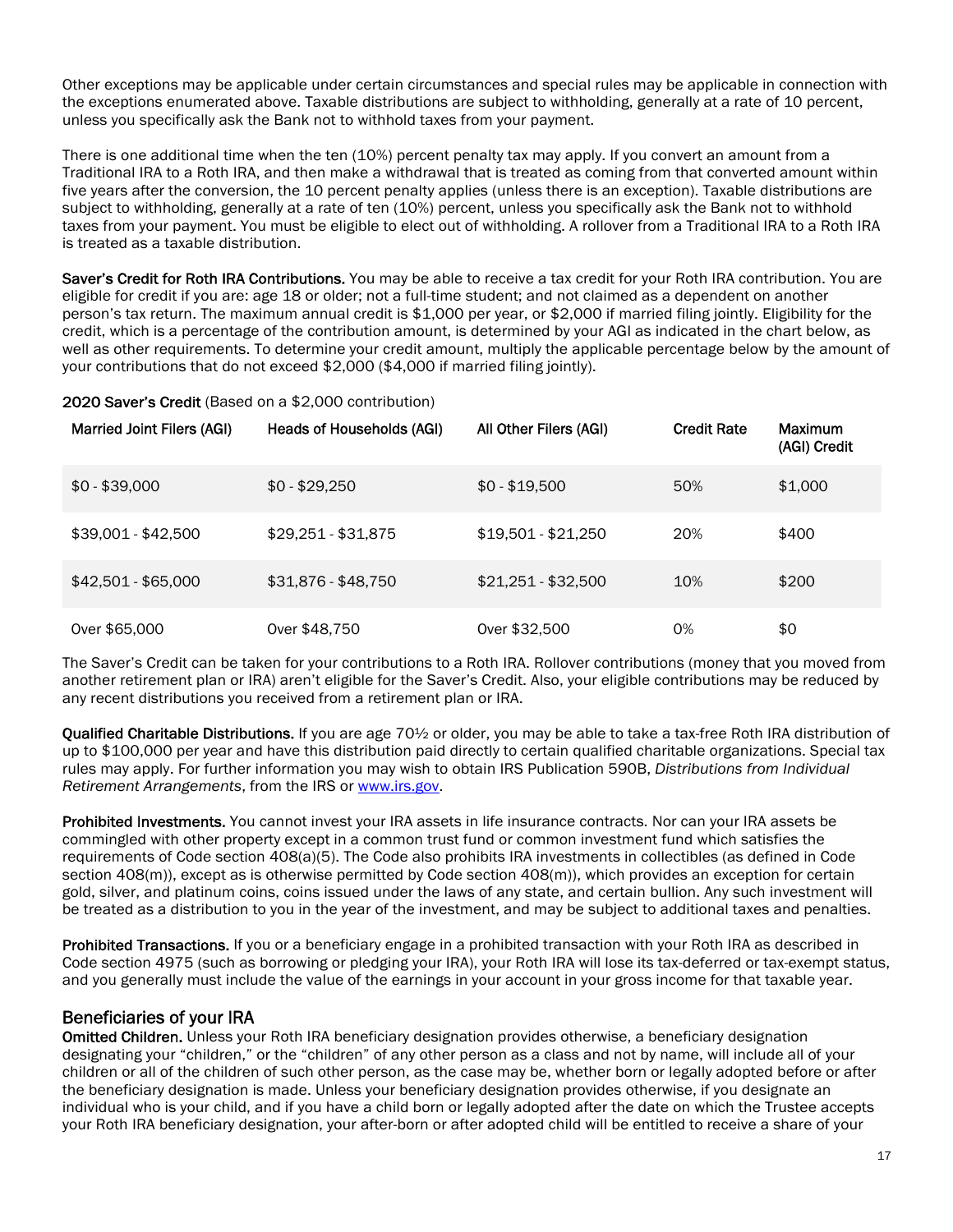Roth IRA otherwise transferable to any of your children who is (are) named in the beneficiary designation, computed in the manner prescribed by applicable law. In such event, your Roth IRA assets otherwise transferable to your children named in the beneficiary designation will be reduced in the proportion that their shares bear to each other. If you did not designate any of your children in the beneficiary designation as your beneficiaries, then any child of yours who is born or legally adopted after the date on which the Bank accepts your beneficiary designation, will not receive any share of your Roth IRA. The Bank, however, has no obligation to transfer Roth IRA assets in the manner and as provided in this Section. The fact that the Bank is not so obligated does not affect the ownership interest of any after-born or afteradopted child in Roth IRA assets.

Documents Required upon Request for Transfer of Roth IRA Assets. Except to the extent you may have made certain distribution elections, if such elections are made available by the Bank based on its administrative and operational rules and practices, to transfer your Roth IRA assets to the beneficiaries you have named in your approved beneficiary designation in your Roth IRA Adoption Agreement, the Bank must timely receive (a) the appropriate form(s) requesting a transfer of IRA property; (b) any certificate or instrument evidencing ownership of the Roth IRA; (c) a certified or authenticated copy of your death certificate issued by an official or agency of the place where the death occurred showing the fact, place, date, time of death, and the identity of the decedent; (d) a certified or authenticated copy of the death certificate of each deceased named beneficiary, issued in the manner set forth above in paragraph (c); (e) a certified copy of the court order appointing the legal representative of your estate or of the estate of a deceased beneficiary when such legal representative made the request for transfer of Roth IRA assets; (f) a certified copy of the trust instrument which designates a trustee as a beneficiary of the Roth IRA, if applicable; (g) a certified copy of relevant birth certificates; (h) an inheritance tax waiver from relevant states that require it; and (i) such other documents as the Bank may require, in its sole discretion. Further, prior to distributing any Roth IRA assets to or for the benefit of any beneficiary, the Bank may, in its sole discretion, require any and all beneficiaries or any such beneficiary's legal representative to sign any document it may deem necessary or appropriate to effect the transfer of Roth IRA assets including, but not limited to, an indemnification agreement in favor of the Bank to the extent of the value of the Roth IRA assets received by each such beneficiary.

The Bank may rely on, and has no duty to independently verify (a) any representation of facts made under oath or affirmation regarding the identity and personal information of named and unnamed beneficiaries received from any beneficiary, or beneficiary's attorney in fact, or the legal representative of your estate or of the estate of a deceased beneficiary; and (b) copies of death certificates received from any of the foregoing persons. A certified or authenticated copy of any report or record of a governmental agency, domestic or foreign, certifying that you or a beneficiary is missing, detained, dead or alive, and the dates, circumstances, and places disclosed by the record or report, in a form acceptable to the Bank in its sole discretion, may be substituted for the death certificate referenced above.

No Obligation on Bank's Part. Notwithstanding any provisions in your Roth IRA Adoption Agreement or any other document governing the terms of your Roth IRA, the Bank has no duty to determine any fact or law that would (a) cause your beneficiary designation to be revoked, in whole or in part, as to any person because of a change in marital status or other reason; (b) qualify or disqualify any person to receive a share of your Roth IRA; or (c) vary the distribution of your Roth IRA. Further, the Bank has no obligation (a) to attempt to locate any beneficiary or the lineal descendants of any deceased beneficiary, or to determine whether a deceased beneficiary had lineal descendants who survived you; (b) to locate a trustee or custodian, obtain the appointment of a successor trustee or custodian, or discover the existence of a trust instrument or a will that creates an express trust; (c) to notify any person of the date, manner and persons to whom a transfer of IRA assets will be made under the beneficiary designation, except as may otherwise be provided in the IRA Adoption Agreement, any other document governing the terms of your IRA, or applicable law; (d) to question or investigate the circumstances of your death; or (e) to determine the age or any other facts concerning any beneficiary. The possibility that a beneficiary may disclaim, in whole or in part, the transfer of any interest in your Roth IRA will not require the Bank to withhold making the transfer to such beneficiary in the normal course of its business.

Change or Revocation of Beneficiary Designations. You may change or revoke your beneficiary designation with respect to your Roth IRA at any time during your lifetime, by fully completing and submitting to the Bank a form acceptable to the Bank in its discretion. Any subsequently submitted beneficiary designation, which the Bank accepts automatically revokes your prior beneficiary designation. This revocation takes effect when your subsequently submitted designation becomes effective, unless you have expressly provided otherwise in your subsequent designation. The effective date of any change to or revocation of a beneficiary designation is the date on which the Bank accepts your beneficiary designation. A beneficiary designation may not be changed or revoked by, and the Bank will not give effect to any proposed change or revocation made in, a verbal request or in your estate planning documents, including your prenuptial agreement, post-nuptial agreement, Last Will and Testament, a trust of which you are a grantor, or any other document you may have signed, except a properly submitted Form. The Bank will honor a beneficiary designation or change or revocation of a beneficiary designation, which a conservator, an attorney- in-fact, or other legal representative